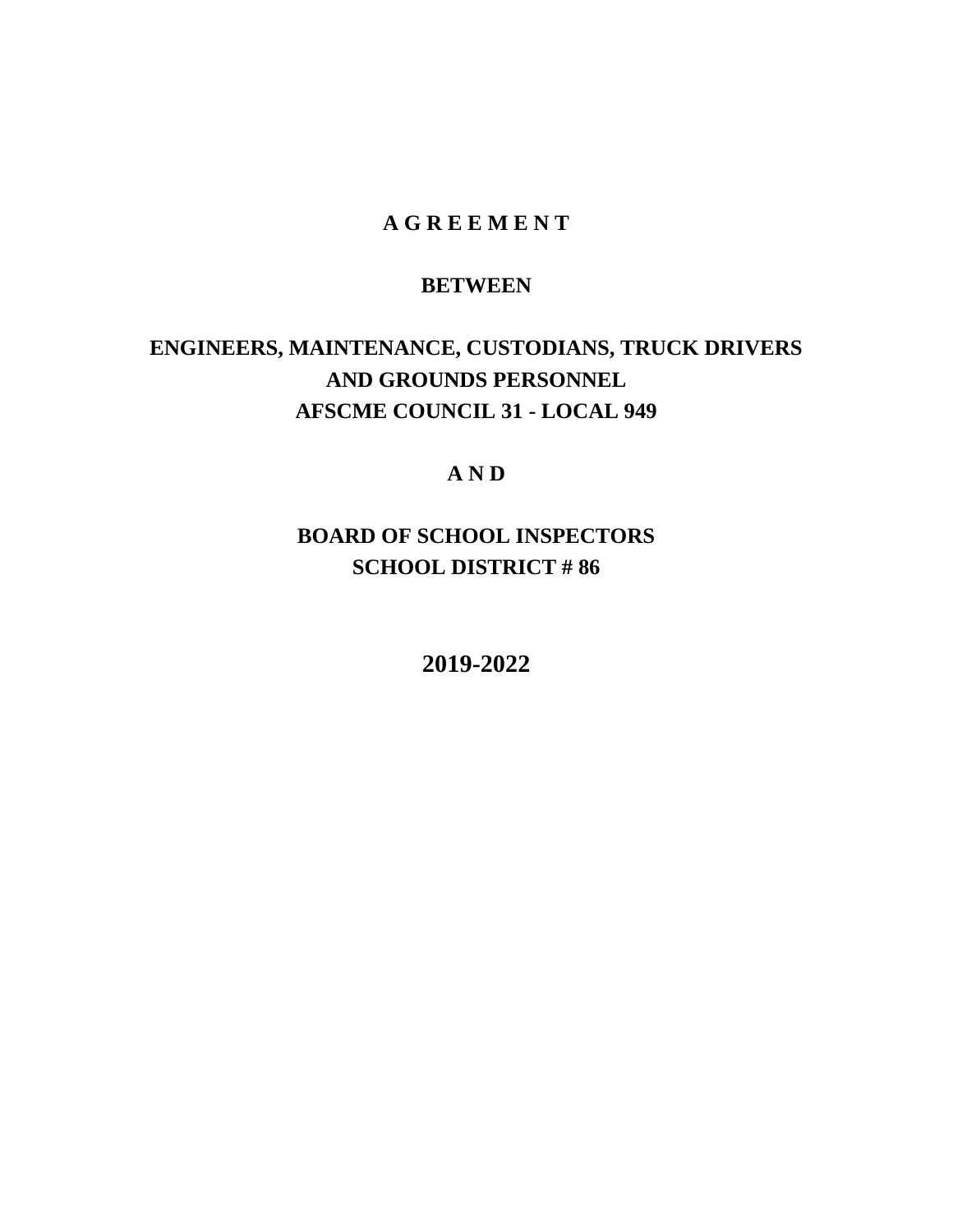# **Table of Contents**

| Section 1.1 |  |
|-------------|--|
|             |  |
| Section 2.1 |  |
| Section 2.2 |  |
| Section 2.3 |  |
| Section 2.4 |  |
|             |  |
| Section 3.1 |  |
| Section 3.2 |  |
| Section 3.3 |  |
| Section 3.4 |  |
| Section 3.5 |  |
| Section 3.6 |  |
| Section 3.7 |  |
|             |  |
| Section 4.1 |  |
|             |  |
| Section 5.1 |  |
| Section 5.2 |  |
| Section 5.3 |  |
|             |  |
| Section 6.1 |  |
|             |  |
| Section 7.1 |  |
| Section 7.2 |  |
|             |  |
|             |  |
| Section 8.1 |  |
| Section 8.2 |  |
| Section 8.3 |  |
| Section 8.4 |  |
|             |  |
| Section 9.1 |  |
| Section 9.2 |  |
| Section 9.3 |  |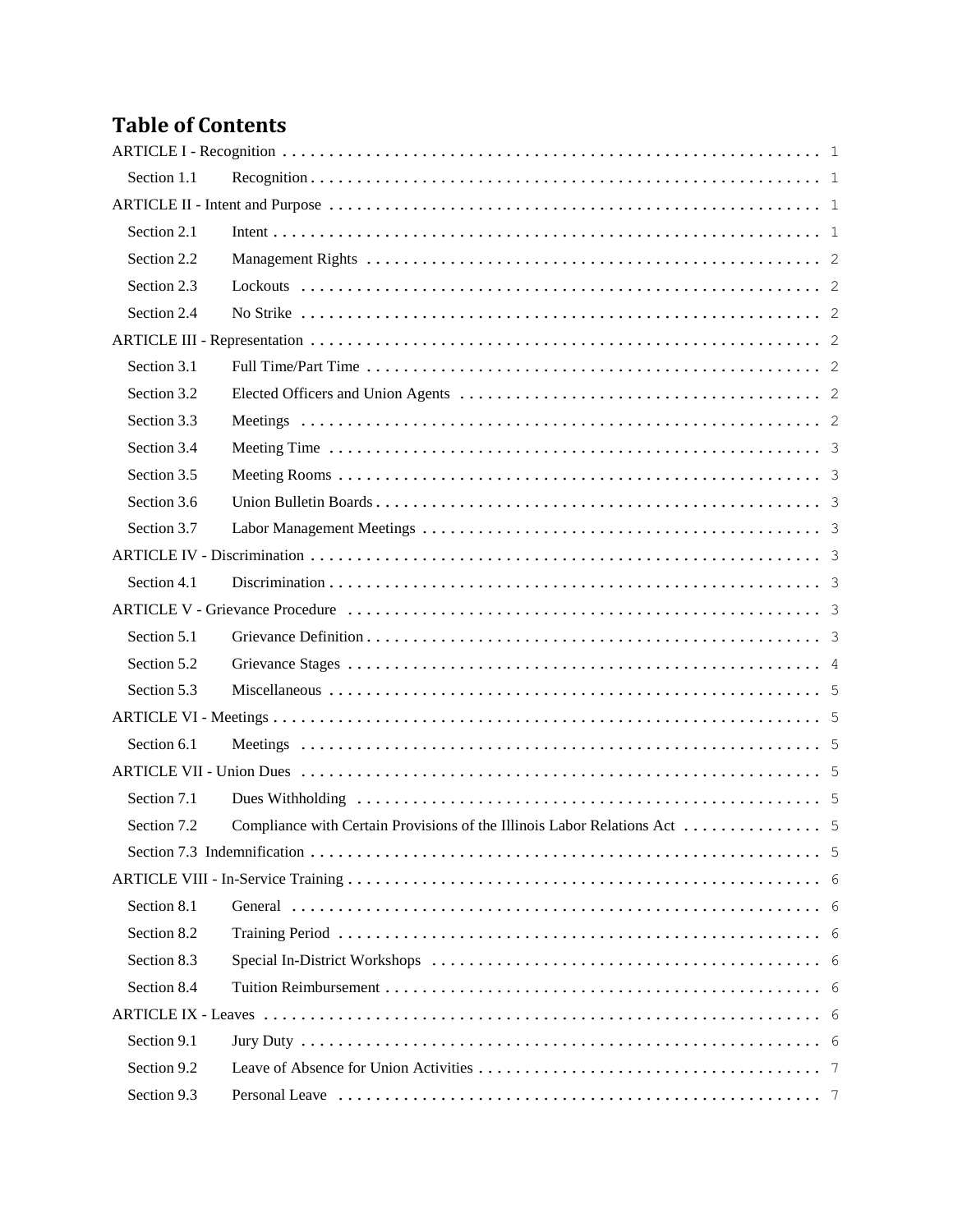| Section 9.4  |    |
|--------------|----|
| Section 9.5  |    |
|              |    |
| Section 10.1 |    |
| Section 10.2 |    |
| Section 10.3 |    |
| Section 10.4 |    |
|              |    |
| Section 11.1 |    |
| 11.1A        |    |
| 11.1B        |    |
| Section 11.2 |    |
| 11.2A        |    |
| 11.2B        |    |
| Section 11.3 |    |
| Section 11.4 |    |
| Section 11.5 |    |
| Section 11.6 |    |
| Section 11.7 |    |
|              |    |
| Section 12.1 |    |
| Section 12.2 |    |
| Section 12.3 |    |
| Section 12.4 |    |
| Section 12.5 |    |
| Section 12.6 |    |
| Section 12.7 | 13 |
| Section 12.8 | 14 |
|              | 14 |
| Section 13.1 | 14 |
|              | 15 |
| Section 14.1 | 15 |
| Section 14.2 | 15 |
| Section 14.3 | 15 |
| Section 14.4 | 16 |
| Section 14.5 | 16 |
| Section 14.6 |    |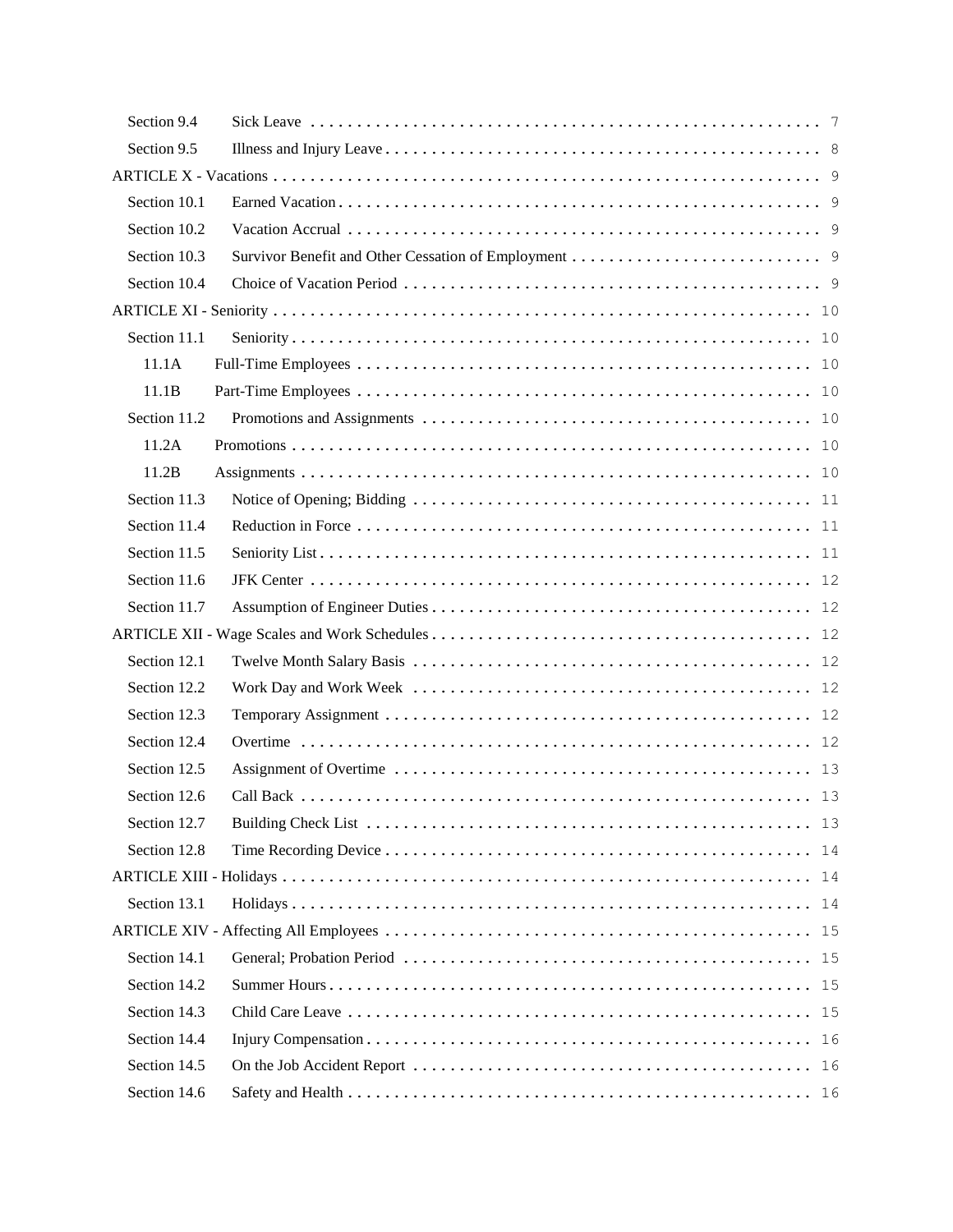| Section 14.7 |  |
|--------------|--|
|              |  |
| Section 15.1 |  |
| Section 15.2 |  |
| Section 15.3 |  |
| Section 15.4 |  |
| Section 15.5 |  |
|              |  |
| Section 16.1 |  |
| Section 16.2 |  |
| Section 16.3 |  |
| Section 16.4 |  |
|              |  |
|              |  |
| Section 18.1 |  |
| Section 18.2 |  |
| Section 18.3 |  |
| Section 18.4 |  |
|              |  |
|              |  |
|              |  |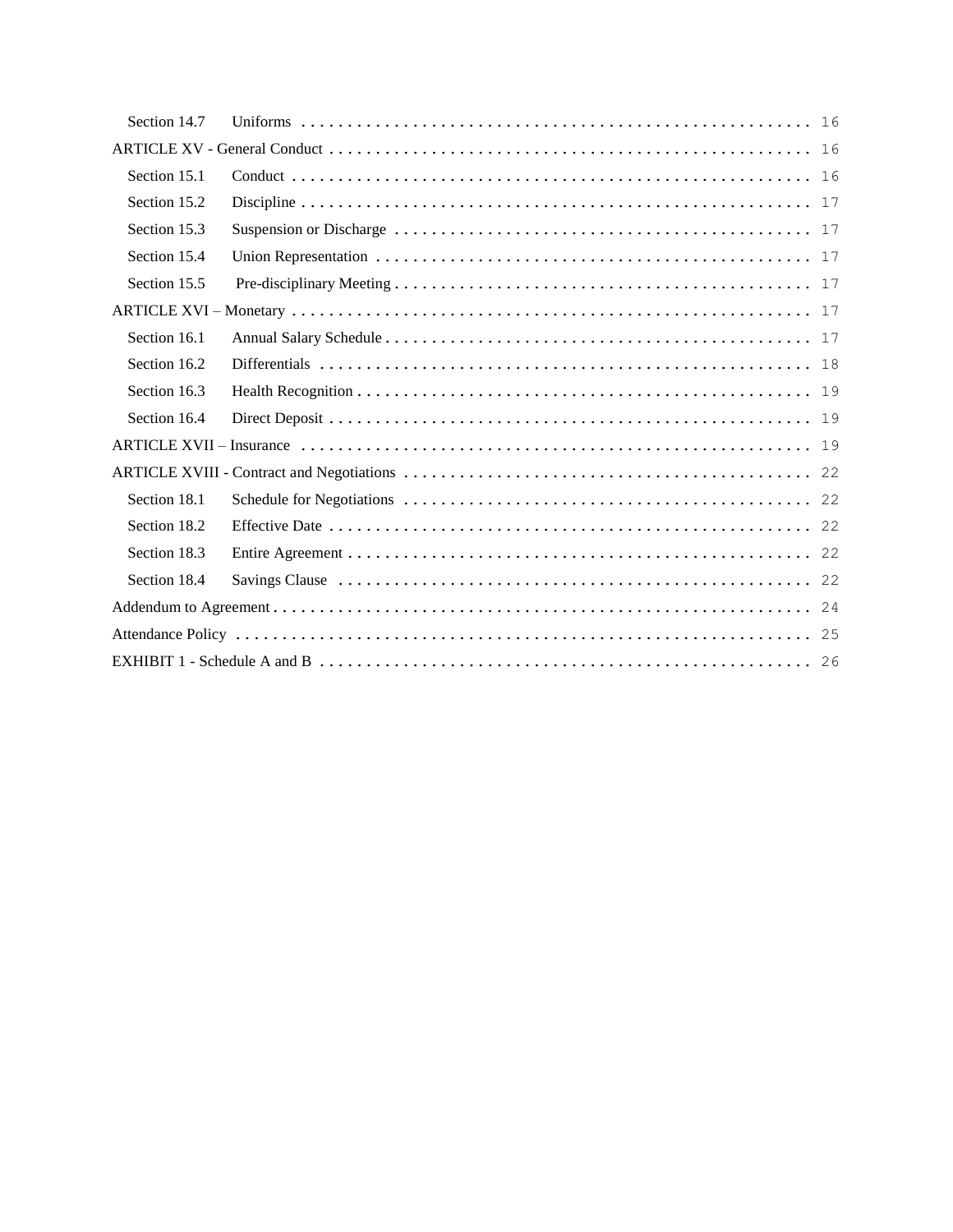# AGREEMENT BETWEEN THE BOARD OF SCHOOL INSPECTORS OF SCHOOL DISTRICT # 86 AND

# ENGINEERS, MAINTENANCE, CUSTODIANS, TRUCK DRIVERS AND GROUNDS PERSONNEL OF JOLIET PUBLIC SCHOOL DISTRICT #86 AFFILIATED WITH THE AMERICAN FEDERATION OF STATE, COUNTY AND MUNICIPAL EMPLOYEES COUNCIL 31 AFL-CIO...…………. LOCAL #949

This Agreement dated this 10th day of June, 2020 between the Board of School Inspectors, District #86, and employees working under the operations, conditions, and requirements of the Board of School Inspectors, District #86, hereinafter referred to as the BOARD, and Engineers, Maintenance, Custodians, Truck Drivers and Grounds Personnel of Joliet Public Schools, District #86, affiliated with the American Federation of State, County and Municipal Employees, AFL-CIO, COUNCIL 31, hereinafter referred to as the UNION.

#### **ARTICLE I - Recognition**

#### <span id="page-4-1"></span><span id="page-4-0"></span>**Section 1.1 Recognition**

The Board hereby agrees to recognize its Engineers, Maintenance, Custodians, Truck Drivers, and Grounds Personnel, hereinafter referred to as employees, have affiliated with Council 31 of the American Federation of State, County and Municipal Employees, AFL-CIO, and that duly elected agents of the UNION shall represent all such employees with the exception of probationary employees and employees who are in positions of supervision from foreman on up.

The Board agrees that it will not interfere, with the exceptions noted under Article I, with the rights of the employees to become members of the Union, and agrees that there shall be no discrimination, interference, restraint, or coercion by the Board, Administrators, or Supervisors, against any employee because of his/her membership in the Union, or because of presenting a grievance, or against any employee who may represent others in the reasonable discharge of his/her duties, or a member of any committee of the Union. The Union agrees for itself and its members, individually and collectively, to perform loyal and efficient work and service to the schools at all times.

#### **ARTICLE II - Intent and Purpose**

#### <span id="page-4-3"></span><span id="page-4-2"></span>**Section 2.1 Intent**

It is the intent and purpose of the parties hereto that this Agreement will serve to promote and improve the relationship between the employees and the School Administrators and to set forth herein the basic policy governing certain compensation, hours of work, and other conditions of employment that will be observed between the parties hereto. It is recognized by both parties that the proper and efficient operation of the schools is necessary to the welfare of the community and that proper function and increased efficiency can be established only through the complete cooperation of the Administration and the employees. It is the belief of both parties that this attitude can best be encouraged when it is made clear that both the Administration and the Union Officials, whose duties involved the formation of this declaration of policy, are the guardians of a public trust and are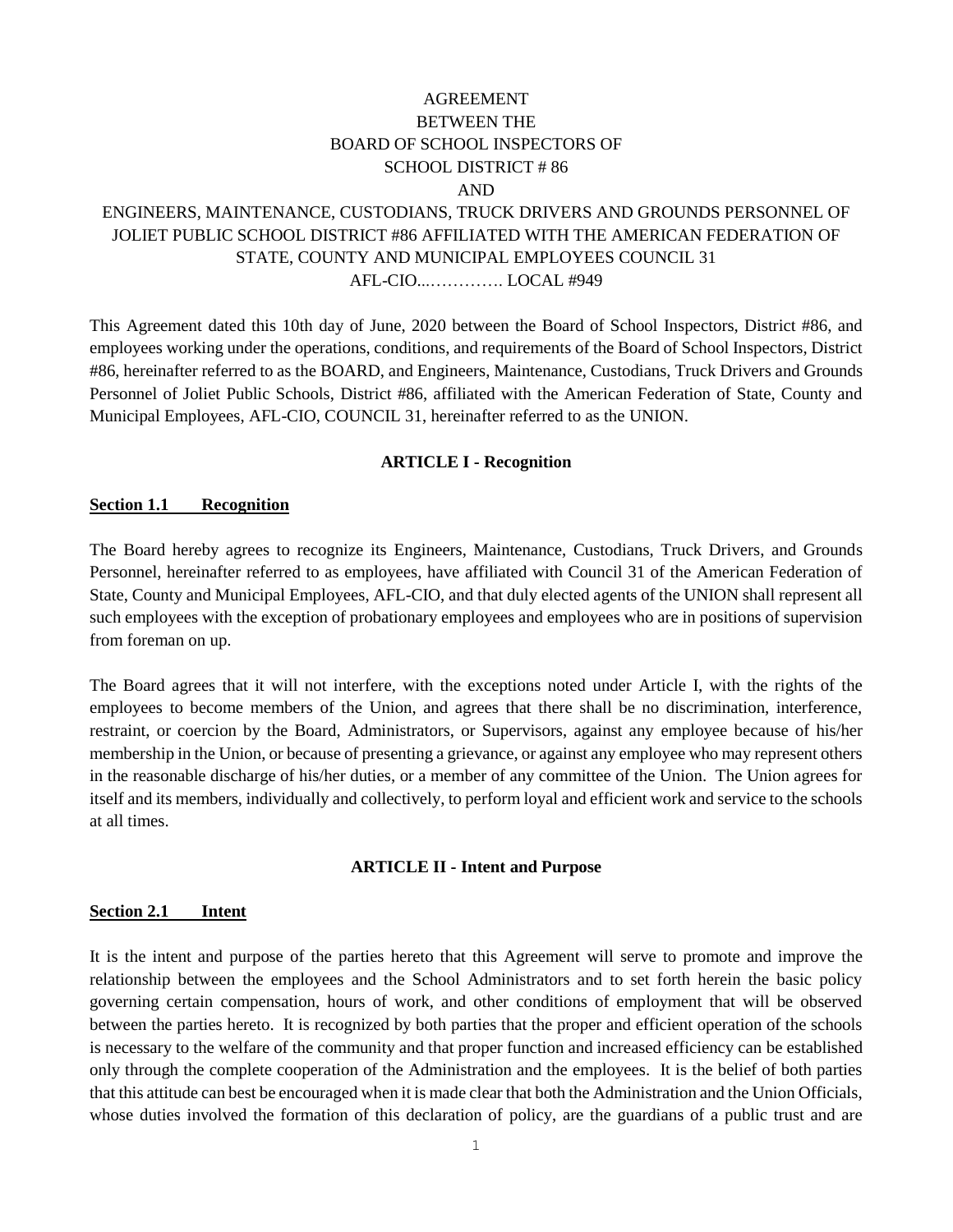sincerely concerned with the best interests and well-being of the employees as well as the public which is served by the parties thereto.

# <span id="page-5-0"></span>**Section 2.2 Management Rights**

Except as specifically limited by the express written provisions of this Agreement, the District retains traditional rights to manage and direct the affairs of the District in all of its various aspects and to manage and direct its employees, including but not limited to the following: to plan, direct, control and determine all the operations and services of the District; to direct the working forces; to establish the qualifications for employment and to hire employees; to schedule and assign work; to establish work; to assign overtime; to determine the methods, means, organization, and number of personnel by which such operations and services shall be made; to make and enforce reasonable rules and regulations; to discipline, suspend and discharge employees for just cause; and to change or eliminate existing methods, equipment or facilities.

## <span id="page-5-1"></span>**Section 2.3 Lockouts**

No lockout of employees shall be instituted by the Employer during the term of this Agreement as a result of a labor dispute with the Union.

# <span id="page-5-2"></span>**Section 2.4 No Strike**

During the term of this Agreement, there shall be no strikes, work stoppages or slow downs. No officer, member or representative of the Union shall authorize, institute, instigate, aid or condone any such activities.

# **ARTICLE III - Representation**

## <span id="page-5-4"></span><span id="page-5-3"></span>**Section 3.1 Full Time/Part Time**

The Board and the Union agree that the Union shall represent all full-time employees and those employees who work fifty percent (50%) or more of a normal full-time work load defined in this Agreement, in the bargaining unit, with the exception of newly hired employees during their period of probation, and employees who are in positions from foreman on up, regardless of whether all of said employees are Union members.

## <span id="page-5-5"></span>**Section 3.2 Elected Officers and Union Agents**

The elected officers of Local #949 and/or the agents of A.F.S.C.M.E. Council 31 shall represent the Union in all matters that may arise between the parties.

# <span id="page-5-6"></span>**Section 3.3 Meetings**

The local officers may be accompanied by agents of the A.F.S.C.M.E. Council 31 or Legal Representatives in their meetings with the Administration or School Board.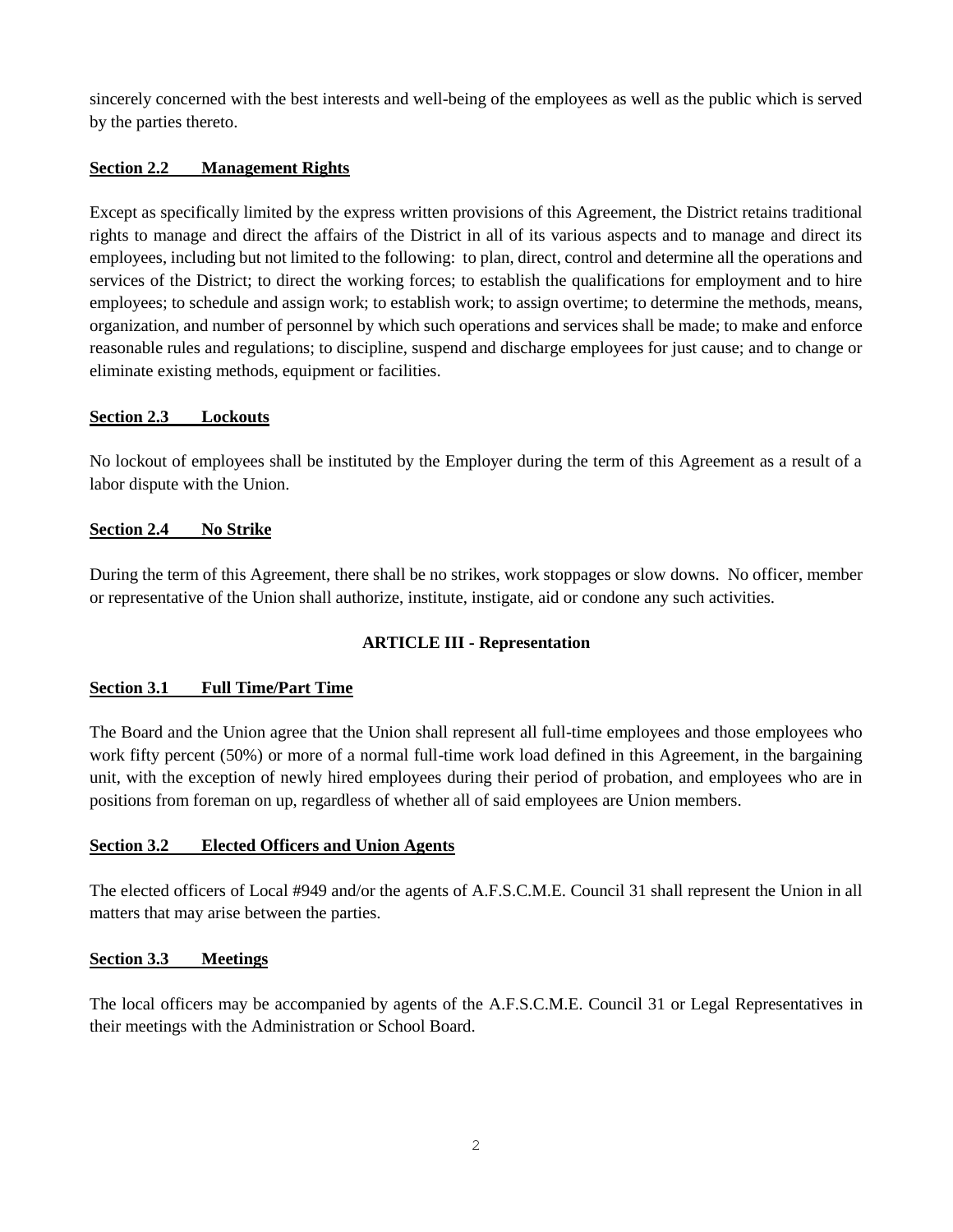#### <span id="page-6-0"></span>**Section 3.4 Meeting Time**

The local officers shall be assured such time-off with pay as may be required to attend mutually scheduled meetings with the Administrators on all matters concerning wages, hours and working conditions of this Agreement, provided they do not interfere with the operation of the schools. If necessary, a local officer(s) shall be provided a relief person.

#### <span id="page-6-1"></span>**Section 3.5 Meeting Rooms**

Upon reasonable notice by a Union representative, the Union may request the use of available conference and meeting rooms for Union meetings. The Employer shall endeavor to accommodate the Union's request. The availability of said meeting rooms for the Union's use is in the sole determination and discretion of the Superintendent or designee.

#### <span id="page-6-2"></span>**Section 3.6 Union Bulletin Boards**

The Employer will provide a bulletin board or bulletin board space at each District building. The boards and/or space shall be for the sole and exclusive use of the Union. The items posted shall not be political, partisan or defamatory in nature.

#### <span id="page-6-3"></span>**Section 3.7 Labor Management Meetings**

On a quarterly basis, the Superintendent or designees shall meet, at a mutually agreed time, with the Union Executive Committee (not to exceed 7 members), to discuss matters relating to the administration of the Agreement. Each party shall submit written agenda items to the other party at least five (5) days prior to the meeting. These meetings shall not constitute negotiations for the purpose of altering the Agreement. The parties may mutually agree to cancel any meeting or to schedule additional meetings.

## **ARTICLE IV - Discrimination**

## <span id="page-6-5"></span><span id="page-6-4"></span>**Section 4.1 Discrimination**

In accordance with applicable law, the provisions of this Agreement shall be applied equally to all employees in the bargaining unit without discrimination in the matter of training, upgrading, promotion, transfer, lay-off, discipline, discharge, or otherwise because of age, race, color, creed, sex, national origin, political affiliation, or marital status. The Union shall share equally with the Employer the responsibility for applying this provision of the Agreement.

#### **ARTICLE V - Grievance Procedure**

#### <span id="page-6-7"></span><span id="page-6-6"></span>**Section 5.1 Grievance Definition**

For the purpose of the parties of the Agreement, a grievance shall be considered a dispute between the parties concerning wages, hours and conditions of employment. Should a situation arise that could cause a dispute between the parties, before formal action is taken the parties agree to meet and discuss orally the issues that could give rise to a dispute in a sincere effort to resolve the issue before formalized action is taken.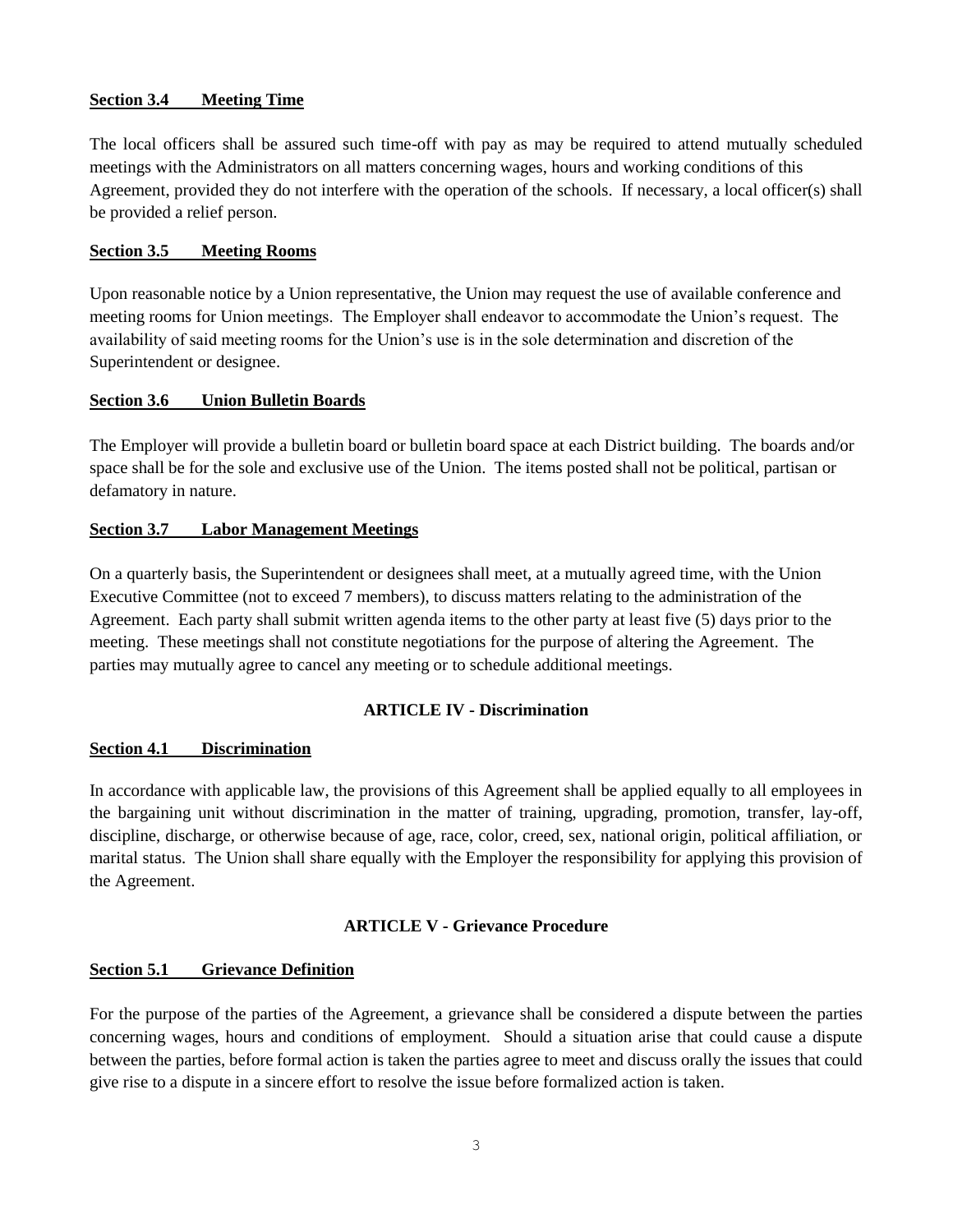#### <span id="page-7-0"></span>**Section 5.2 Grievance Stages**

FIRST STAGE: Grievances shall first be submitted to the Grievance Committee in writing, signed by the employee and then presented to the Immediate Supervisor (Building Principal for all Engineers and Custodians; Manager of Building Support Services for all Maintenance, Truck Drivers and Grounds Personnel). The filing of the grievance at the first stage must be within ten (10) working days of the aggrieved becoming aware of the grievance. The grievance must clearly set forth the facts, must cite the contract provisions violated, and must contain a clear statement of the appropriate relief sought. Within five (5) working days after initial filing of the grievance, the aggrieved, the Union Grievance Committee, and the Immediate Supervisor shall meet to resolve the grievance. The Immediate Supervisor shall file an answer within five (5) working days of the first stage grievance meeting and communicate it in writing to the aggrieved, the Assistant Superintendent of Business, the Superintendent and Union Grievance Committee Chairperson.

SECOND STAGE: In the event a grievance has not been satisfactorily resolved at the first stage, the aggrieved and his/her Union designee, shall file within five (5) working days of the Immediate Supervisor's written decision or answer at the first stage, three (3) copies of the grievance. One (1) copy shall be filed with the President of the Union, one (1) copy shall be filed with the Superintendent of District #86, and one (1) copy filed with the Assistant Superintendent of Business. Within five (5) working days after such written grievance is filed, the aggrieved, the Union Grievance Committee and the Assistant Superintendent of Business shall meet to resolve the grievance. The Assistant Superintendent of Business shall file an answer within five (5) working days of the second stage grievance meeting and communicate it in writing to the aggrieved, the Superintendent, and Union Grievance Committee Chairperson.

THIRD STAGE: In the event a grievance has not been satisfactorily resolved at the second stage, the aggrieved and his/her Union designee, shall file within five (5) working days of the Assistant Superintendent of Business's written decision or answer at the second stage, two (2) copies of the grievance. One (1) copy shall be filed with the President of the Union and one (1) copy shall be filed with the Superintendent of District #86 hereinafter referred to as the Superintendent.

Within five (5) working days after such written grievance is filed, the aggrieved, the Union Grievance Committee, the Superintendent or his/her designee, and such other Administrators as may be appointed by the Superintendent, shall meet to resolve the grievance. The Superintendent shall file an answer within ten (10) working days of the third stage grievance meeting and communicate it in writing to the aggrieved and Union Grievance Committee Chairperson.

FOURTH STAGE: If the grievance cannot be settled at the third stage, and the grievance involved the interpretation or application of the specific provision of this Agreement, there shall be a fourth stage of impartial arbitration. The Union shall submit in writing, within ten (10) working days of the Superintendent's answer a request to enter into such arbitration.

The parties shall jointly request the American Arbitration Association to submit to them a list of five (5) arbitrators names and qualifications. Either party may reject one list in its entirety and request that another list be submitted. From such list, the party requesting arbitration shall strike two names and the other party shall then strike two names. The person whose name remains shall be the arbitrator. The arbitrator selected shall be jointly notified of his/her selection and requested to contact the parties with respect to setting up a time for a hearing.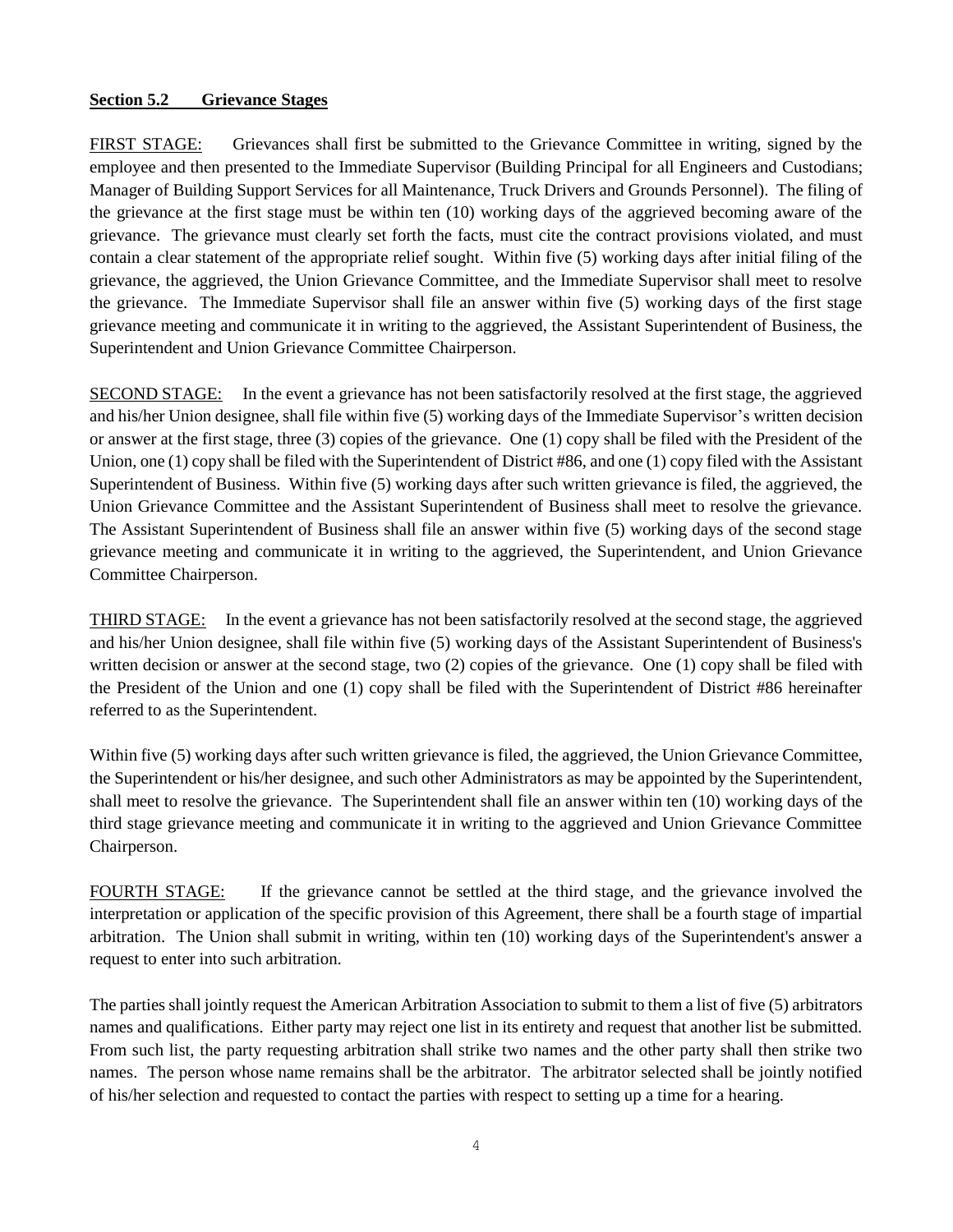## <span id="page-8-0"></span>**Section 5.3 Miscellaneous**

All expenses incurred shall be shared equally by the Board and Union. It is understood that such expenses will be limited to the arbitrator's fee. Any legal expenses incurred should be paid for by the party engaging the legal counsel.

Insofar as such arbitration is limited solely and singly to interpretation and implementation of the terms of this contract, both parties agree to abide by the results of the findings of the arbitrator.

Nothing herein shall, however, be construed to abrogate or deny any of the legal responsibilities of the Board of School Inspectors as required by City, State or Federal laws or regulations.

The arbitrator shall not have the power to add to, subtract from, alter, or modify in any way any of the terms or conditions of this Agreement.

All members of the Grievance Committee shall be allowed freedom of expression, without interruption, coercion, or intimidation. All grievances must be filed within ten (10) working days of occurrence.

# **ARTICLE VI - Meetings**

## <span id="page-8-2"></span><span id="page-8-1"></span>**Section 6.1 Meetings**

An Employee/Employer Involvement Committee which shall seek to improve the quality of service provided to the school district and/or the quality of work life for employees shall be established by mutual agreement of the parties. Each party shall determine its own representatives to serve on such committee.

Mutually scheduled meetings will be held when necessary on a date agreeable to both parties. Union designated bargaining unit employees shall participate in such committee meetings without loss of pay.

# **ARTICLE VII - Union Dues**

## <span id="page-8-4"></span><span id="page-8-3"></span>**Section 7.1 Dues Withholding**

The Board and Union acknowledge that they shall follow the provisions of the Illinois Educational Labor Relations Act (IELRA) with respect to the withholding of Union dues and/or other authorized Union withholdings.

## <span id="page-8-5"></span>**Section 7.2 Compliance with Certain Provisions of the Illinois Labor Relations Act**

The Board and Union acknowledge that they shall follow the provisions of the Illinois Labor Relations Act (IELRA) as they relate to the topics of union access to employees, union access to employee information, and restrictions on the disclosure of employee personal information to outside parties. This section is not to be interpreted as a limitation on compliance with other sections of the IELRA.

## <span id="page-8-6"></span>**Section 7.3 Indemnification**

The Union shall indemnify and hold harmless the Employer/Board, it's members, officers, agents and employees from and against any and all claims, demands, actions, complaints, suits, costs, losses and expenses or other forms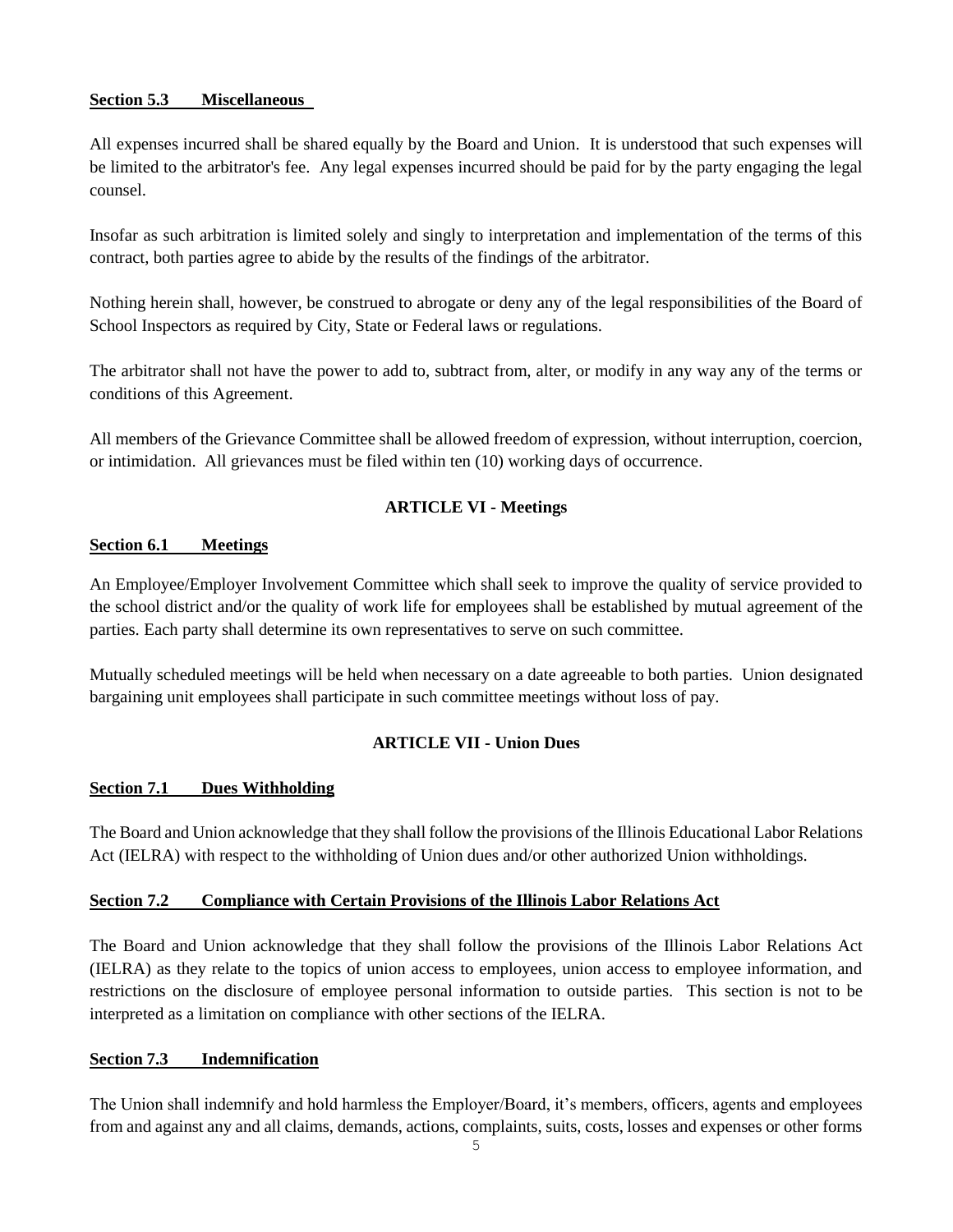of liability including, but not limited to, the cost of defense thereof and attorney's fees therewith in any manner resulting from or arising out of this Article or the consequences therefore or that shall arise out of or by reason of action taken by the Board for the purposes of complying with the above provisions of this Article, or in reliance on any list, notice, certification, affidavit or assignment furnished under any of such provisions.

# **ARTICLE VIII - In-Service Training**

# <span id="page-9-1"></span><span id="page-9-0"></span>**Section 8.1 General**

The Administration shall make every possible effort to provide opportunities for In-Service Training with the objective of furthering the qualifications of employees. The Union, in turn, agrees that it shall be the responsibility of the employees to take advantage of the training.

# <span id="page-9-2"></span>**Section 8.2 Training Period**

An employee who is promoted or bids successfully on another job shall be given not more than five (5) months on the job training and qualifying period while school is in session and shall be instructed in the phases of the new job as determined by the Administration.

# <span id="page-9-3"></span>**Section 8.3 Special In-District Workshops**

The Union and Administration jointly agree to work together to formulate a program of special in-district workshops for school employees designed to improve their performance. The Employer shall provide in-service training more than once a year for members of the bargaining unit.

## <span id="page-9-4"></span>**Section 8.4 Tuition Reimbursement**

The employer will pay 100% of the cost for seminar, workshop registrations, and tuition for District required coursework. All such seminars, workshops, and coursework must be pre-approved by the Assistant Superintendent for Human Resources, or her/his designee. Seminar, workshop, and coursework registration paid for by the employee will be reimbursed upon the successful completion of the seminar, workshop, or coursework, and the District's tuition reimbursement form. Evidence of successful completion includes a certificate of completion, or official transcripts indicating an earned letter grade of "B" or better.

# **ARTICLE IX - Leaves**

## <span id="page-9-6"></span><span id="page-9-5"></span>**Section 9.1 Jury Duty**

A full-time employee who has been called for jury duty and upon notice to the Superintendent or his/her designee, will be paid his/her regular salary of wages less the amount of pay received for jury duty service for each day of jury duty service of which he/she otherwise would have worked.

In the event an employee reports for jury duty and is not seated as a juror, or is dismissed as a juror for a particular day, the employee shall return to his/her assigned position, or the absence will be without pay.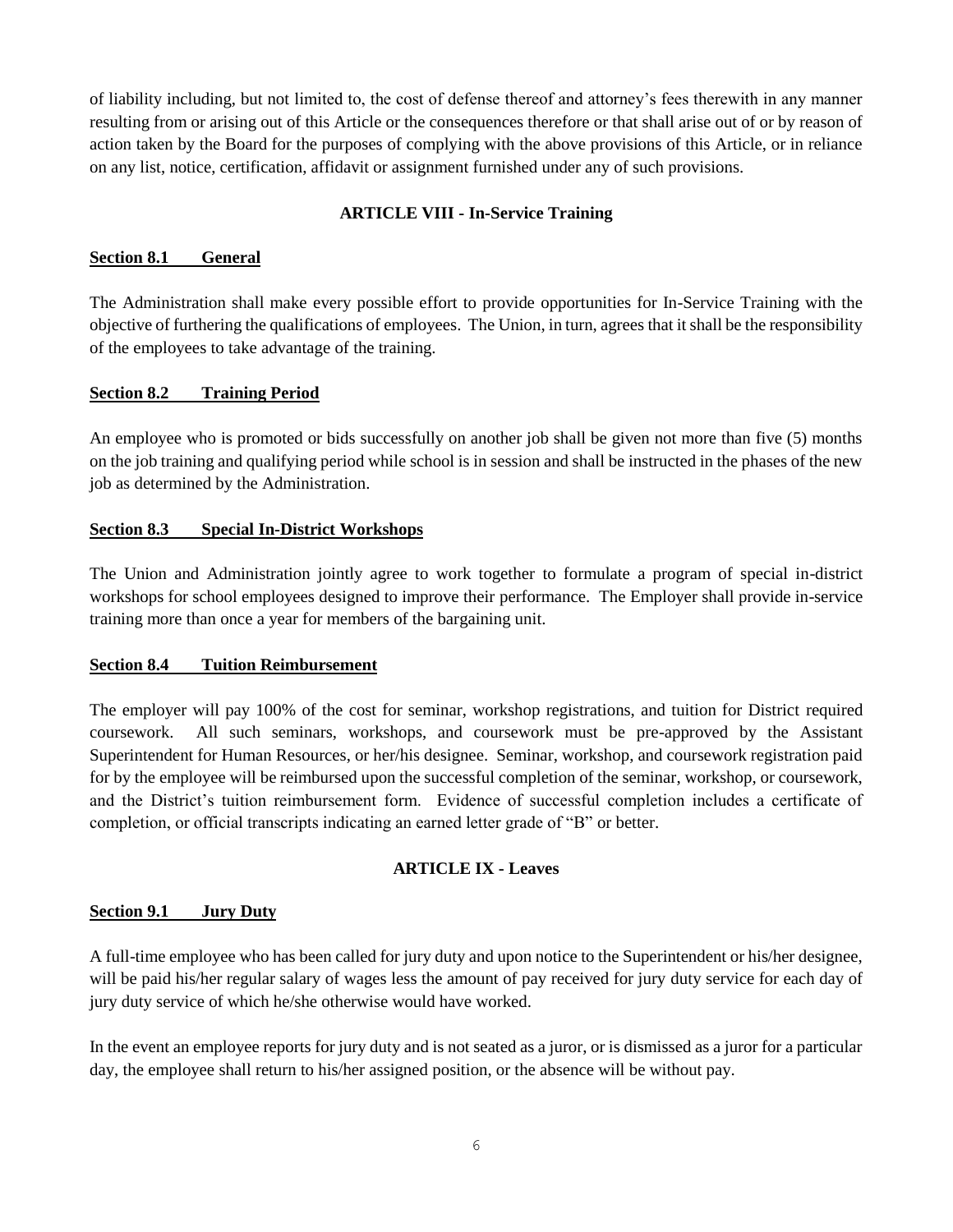Employees required to appear before a court or other public body on any matter not related to their work in which they are not personally involved (as a Plaintiff or Defendant), who request a leave of absence shall be granted a leave of absence with pay (as set forth in the above paragraph) for the period necessary to fulfill their responsibilities. Such absence will be deducted from Personal Leave. If Personal Leave has been exhausted, the absence will be without pay.

# <span id="page-10-0"></span>**Section 9.2 Leave of Absence for Union Activities**

The Administration may, at the request of the Union, grant a Leave of Absence to an employee who is selected as a delegate for a specific activity for/or on behalf of the AFL-CIO and its affiliates for a period not to exceed one (1) year. Such Leaves of Absence may be extended at the option of the School District.

Seniority shall accumulate during such a Leave of Absence. The employee shall not be compensated by the School District during this Leave of Absence.

# <span id="page-10-1"></span>**Section 9.3 Personal Leave**

All full-time permanent Buildings and Grounds personnel shall be granted a maximum of three (3) days for personal business during each school year without loss of pay. Personal leave is cumulative to four (4) days. All unused personal days, beyond that day which is cumulative, will be added to the accumulated sick leave at the end of each school year.

Personal business is defined as business of a personal nature which cannot be conducted at a time not in conflict with the employee's regular work day, or an emergency over which the employee has no control which requires immediate attention. Notice of such leave shall be given as far in advance as possible. In giving notice of such leave, or immediately upon return to work from the leave if the leave was for an emergency, the employee shall complete the Personal Leave form required by the Board, in which he/she shall indicate the specific purpose for which the leave was taken. The Personal Leave form is available in the school office, Building Support Services Office, or in the Human Resources Office at J.F.K. Administrative Center. The intent of Personal Leave is not to extend vacation or holiday periods.

All decisions approving such leaves will be made by the Superintendent, or his/her designee, and shall not be unreasonably denied.

Personal Leave used for an emergency: the Personal Leave form must be filed by the end of the third school day following the absence, or deduction will be made from the pay.

## <span id="page-10-2"></span>**Section 9.4 Sick Leave**

Each full-time permanent employee shall be allowed fifteen (15) work days per year with full pay. Sick leave accumulation can be no more than two hundred forty (240) days. Any building support service staff employee who has accumulated the maximum number of sick leave days allowed is eligible to receive an attendance recognition sum of \$50.00 per sick day up to a maximum of ten (10) sick days. A sum of \$50.00 will be deducted from this attendance recognition sum for each sick leave day used during the year. Such attendance recognition sums will be paid to the employee within thirty (30) days after the last student attendance day of each school year.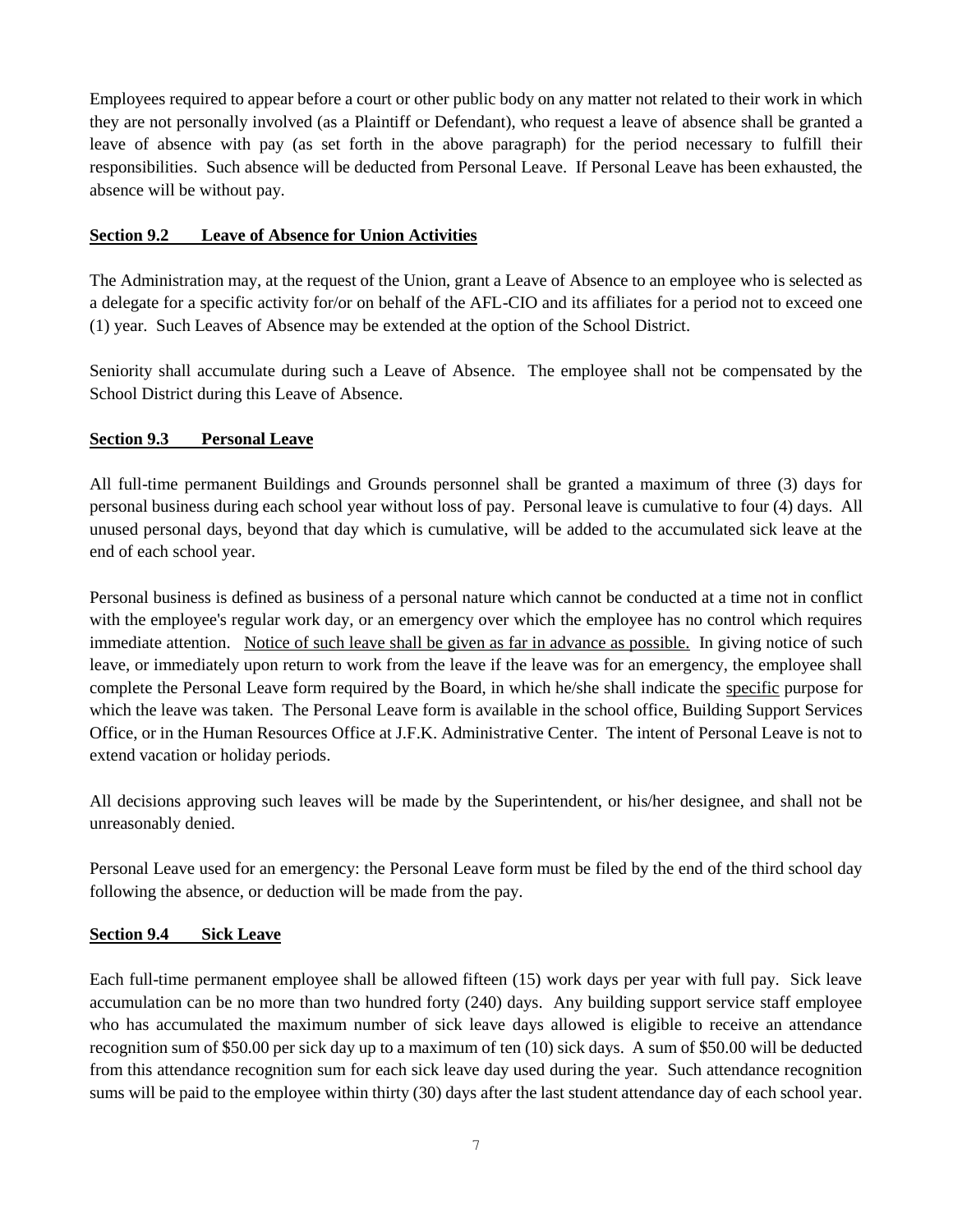A statement of accumulation of sick leave shall be given to each employee by the first paycheck of the new school year.

Sick leave is allowed for the following reasons:

- 1. Personal illness.
- 2. Death in immediate family or household. It is understood that "immediate family" shall be constructed as husband, wife, mother, father, son, daughter, brother, sister, grandfather, grandmother, grandchild, fatherin-law, mother-in-law, brother-in-law, sister-in-law, or legal guardian.
- 3. Serious illness of children, parents, husband or wife, brothers or sisters.
- 4. Serious illness of other relatives if they reside in the same household as employee.

Employees contracting or incurring any non-service connected sickness or disability which renders such employee unable to perform the duties of his/her employment, shall receive sick leave with pay provided the employee has an accumulation of sick leave days. All full-time permanent employees who work at least forty (40) hours per week shall be allowed pro-rated sick leave days based on 15 work days per year commencing on the date of seniority.

The intent of sick leave is not to extend vacation or holiday period. If said occurs an unexcused absence will be recorded unless a Doctor's note is provided.

If the absence for personal illness exceeds three (3) consecutive days, then the employee shall upon request furnish a physician's statement attesting thereto. Also, excessive or improper use of sick leave may result in the employee being required to obtain a doctor's statement. Any employee whose work is affected due to physical or mental condition shall be required to submit to a physical or psychiatric examination. In any of the above where a physical or psychiatric examination is mentioned, the following procedure shall be followed:

- 1. Examination by a Doctor appointed by the Board.
- 2. If result of examination is not satisfactory to the employee, he/she may be examined promptly by his/her own doctor.
- 3. If doctors in A and B disagree a neutral doctor selected by these two doctors will be called in and his/her decision will be final.

## <span id="page-11-0"></span>**Section 9.5 Illness and Injury Leave**

After one year of full-time service, full time employees who have utilized all of their accumulated sick leave days and are unable to report to work due to the start of or continuance of a disability, may request an unpaid Disability Leave. Prior to requesting said leave, the employee shall inform the Superintendent or his/her designee of the nature of the disability and the approximate length of time needed for said leave. The employee shall provide written medical verification which shows the diagnosis, prognosis, and duration of the disability. A one-time leave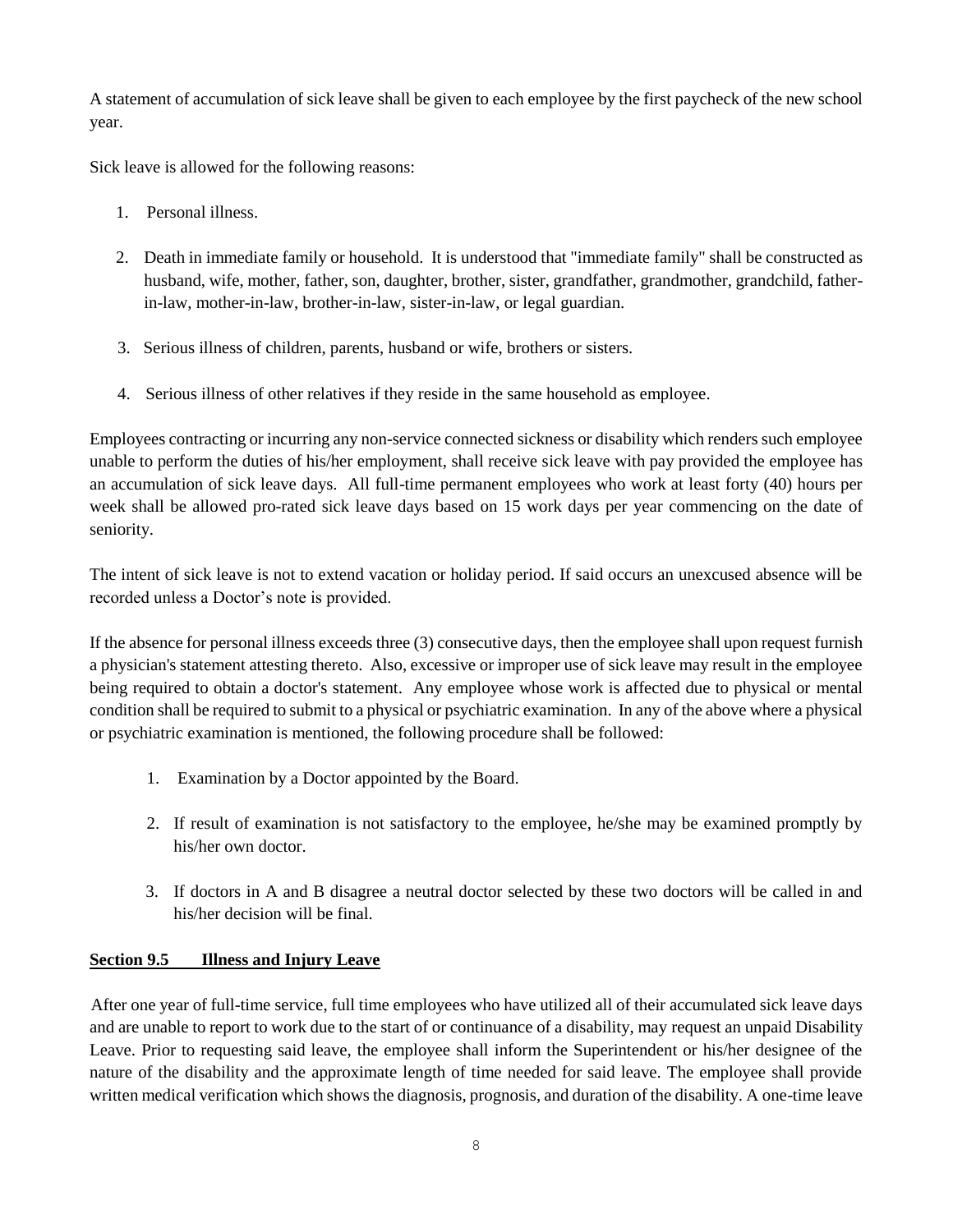of absence shall be granted for a period of up to twelve months for a serious health condition. Such leave may not be taken on an intermittent or reduced time basis.

# **ARTICLE X - Vacations**

## <span id="page-12-1"></span><span id="page-12-0"></span>**Section 10.1 Earned Vacation**

Earned vacation time shall be based upon the employee working the standard forty (40) hours per week. No employee will earn vacation time unless they have been on active pay status for a minimum of sixteen (16) days per month of service.

No vacation time shall be earned during the first ninety (90) days of permanent employment unless said service is satisfactory.

# <span id="page-12-2"></span>**Section 10.2 Vacation Accrual**

Eligible employees shall be allowed vacation time off with pay. The amount of vacation time so allowed will be based on the following schedule.

1. From the first day of permanent service to the completion of five (5) consecutive years of satisfactory service, the employee shall earn .8333 day of vacation time per month.

2. After five (5) consecutive years of satisfactory service, the employee shall earn 1.0 day of vacation time per month.

3. After nine (9) consecutive years of satisfactory service, the employee shall earn 1.25 days of vacation time per month.

4. After twelve (12) consecutive years of satisfactory service, the employee shall earn 1.5 days of vacation time per month.

5. After fifteen (15) consecutive years of satisfactory service, the employee shall earn 1.666 days of vacation time per month.

## <span id="page-12-3"></span>**Section 10.3 Survivor Benefit and Other Cessation of Employment**

In the event of death, survivors' benefits shall include prorated vacation pay up to the date of death. Vacation periods will be determined by the schedule in Section 2.

Any employee who is laid off, retired, or honorably terminated from service from the District shall be allowed prorated vacation pay up to the date of lay-off, retirement, or honorable separation from service.

## <span id="page-12-4"></span>**Section 10.4 Choice of Vacation Period**

Vacations may be granted at any time during the calendar year except as hereinafter restricted. All requests shall be in writing. Vacation requests are encouraged to be for a minimum of one (1) week and no vacation shall be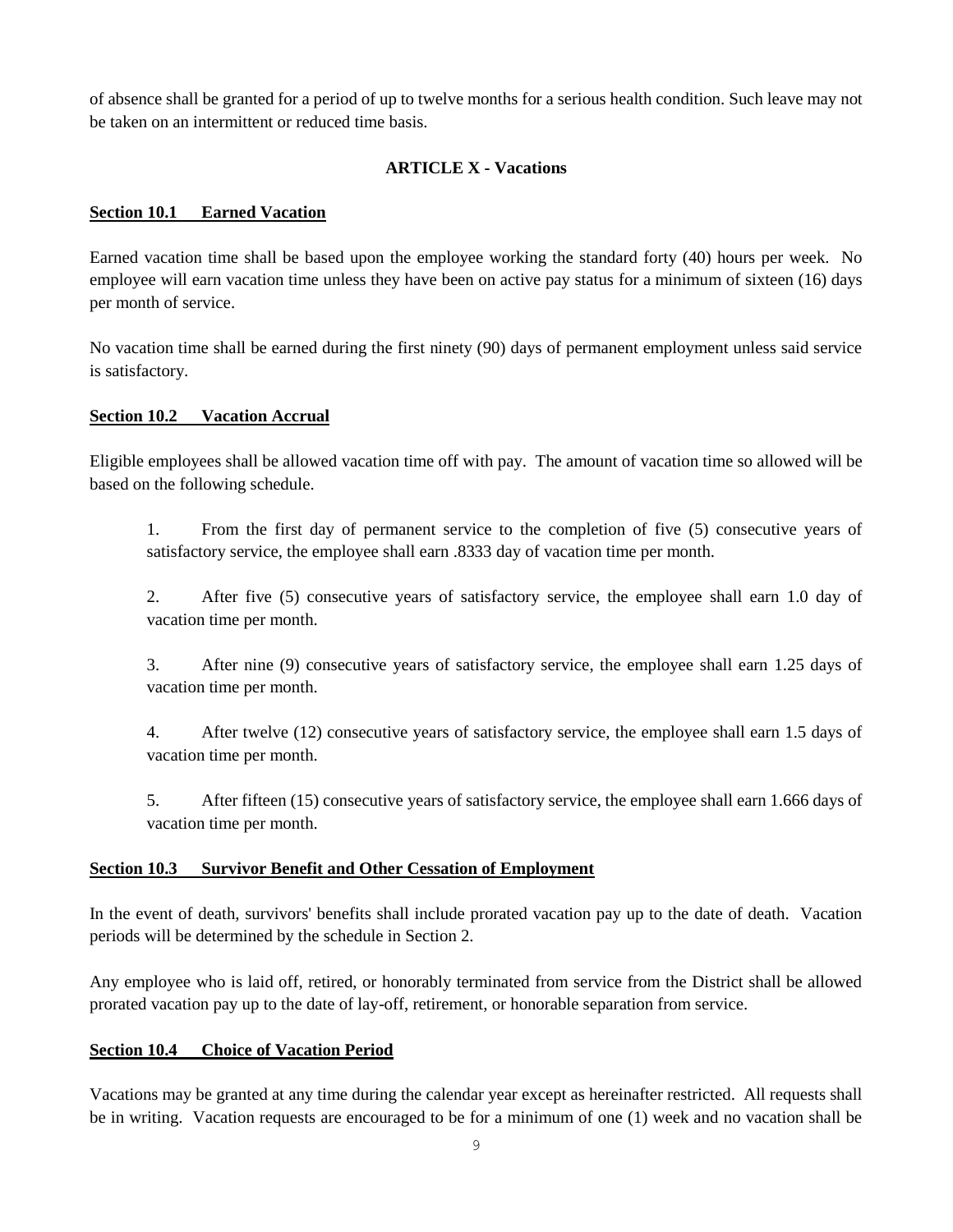approved for less than one day. In establishing vacation approvals, the Employer shall consider both the employee's preference and the operating needs of the District. A vacation selection period, for the following fiscal year, is hereby established during the first full two weeks of May, with the selection period ending on the second Friday of that period at 4:30 p.m. As between employees, preference for vacation schedule shall be based on seniority when the request is made during the vacation selection period. When the Employer is unable to grant and schedule vacation preferences for all employees within a classification or within a facility but is able to grant some (one or more) employees such vacation preference, employees shall be granted such preferred vacation period on the basis of seniority. An employee who has been granted his/her first preference shall not be granted another preference request if such would require denial of the first preference of a less senior employee.

<span id="page-13-0"></span>All requests outside the vacation selection period must be turned in to the Superintendent or his/her designee in writing at least one week prior to the start of the vacation, except in case of emergency, and may be approved based on the date the request is received and not on seniority.

# **ARTICLE XI - Seniority**

## <span id="page-13-1"></span>**Section 11.1 Seniority**

# <span id="page-13-2"></span>**11.1A Full-Time Employees**

There shall be five classifications, namely engineers, custodians, truck drivers, maintenance persons and grounds persons. All seniority, regardless of classifications, dates from the first day of permanent employment. No classification distinction is recognized when bidding for another job.

## <span id="page-13-3"></span>**11.1B Part-Time Employees**

After a part-time employee bids on a full-time job then the employee will be added to the full-time seniority list in accordance with Section 5 bargaining unit list.

## <span id="page-13-5"></span><span id="page-13-4"></span>**Section 11.2 Promotions and Assignments**

## **11.2A Promotions**

Promotions from one position to another will be based on related work experience, ability, evaluation, disciplinary history (not more than five (5) years old) and seniority. When employees are relatively equal in the above requirements, seniority shall prevail. The Superintendent or his/her designee will make the selection.

## <span id="page-13-6"></span>**11.2B Assignments**

Assignments from one position to another as a result of bidding, will be based on related work experience, ability, evaluation, disciplinary history (not more than five (5) years old) and seniority. Consideration of an employee's evaluation, for assignment bidding purposes only, will be limited to the following factor: an employee who has received an "unsatisfactory" rating in any component of his/her most recent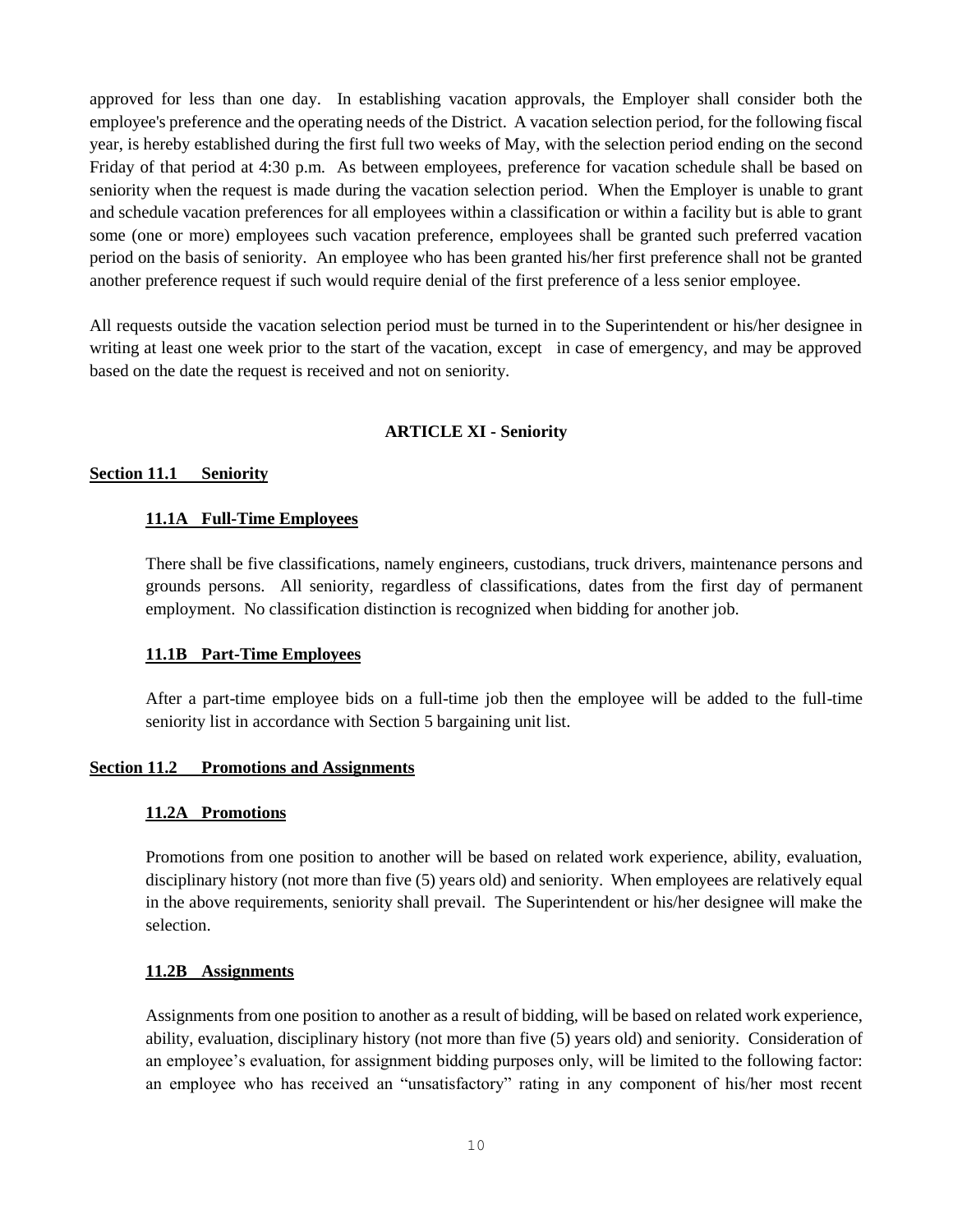evaluation, will not be eligible to bid. When employees are relatively equal in the above requirements, seniority shall prevail. The Superintendent or his/her designee will make the final selection.

# <span id="page-14-0"></span>**Section 11.3 Notice of Opening; Bidding**

When any opening occurs, notice of such opening shall be presented as soon as possible, in writing, to each employee. The position shall be filled as soon as possible. Dated bids must be returned in writing by employee applicant. Applicant is responsible for reporting his/her bid to the Superintendent or his/her designee. Successful bidder is obligated to accept vacancy; withdrawal of bid only on approval of Committee and Superintendent or his/her designee.

Engineers successfully bidding another engineer position of the same building classification are required to remain in said classification for nine (9) months unless a position of higher classification becomes available, in which case the position of higher classification is also subject to the same time requirement. All other employees covered in this Agreement successfully bidding another position are required to remain in said position for a period of nine (9) months. Any exception to this rule must be agreed upon mutually between the District and the Union.

In the event an engineer, maintenance, custodian, truck driver, and grounds personnel is declared the successful bidder on a position with a higher salary rate, but proves unsatisfactory during a probationary period of two (2) months, said engineer, maintenance, general custodian, truck driver, and grounds personnel will be entitled to bid remaining job openings but is not assured of returning to position previously held.

# <span id="page-14-1"></span>**Section 11.4 Reduction in Force**

Should a reduction in force become necessary, employees who are not full-time permanent employees would be laid-off first. Thereafter, employees with the shorter length of seniority within the respective category of job classification listed in this Agreement, shall be laid off first. Employees laid off from a higher classification may bump the least senior employee in a lower classification as long as the employee who is bumping is qualified for the position. In the event of employees being recalled, the reverse procedure shall be followed. Full-time permanent employees laid-off shall be recalled first before any part-time or new employees are employed.

Any employee laid off and recalled shall not lose his/her seniority. Said employee upon being notified must report within fifteen (15) days to retain his/her seniority. Failing to report within fifteen (15) days, he/she will forfeit all rights of seniority. The seniority of any employee who resigns and is later re-employed shall start from the date of re-employment.

# <span id="page-14-2"></span>**Section 11.5 Seniority List**

As of July 1 of each year, the Administration shall furnish all members of Local #949 with a seniority list showing the effective seniority date of each employee.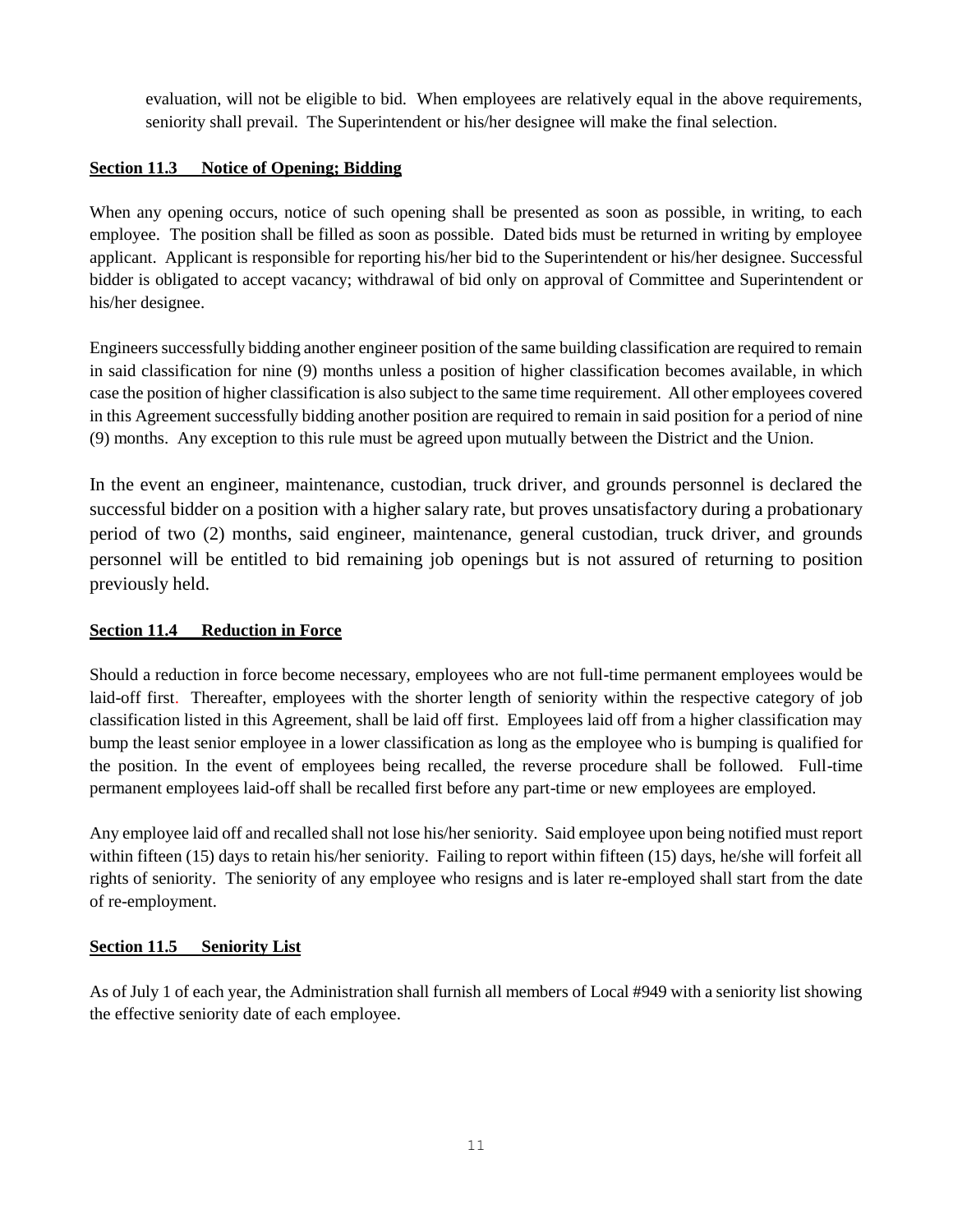To compute the seniority date each year for part-time personnel, calculate the percentage of their work day to a full eight (8) hour day as follows:

| 4 hours | 50%   |
|---------|-------|
| 5 hours | 62.5% |
| 6 hours | 75%   |

Subtract the above percentages from 100%. Take the resultant percentage times the number of work days in the fiscal year. Beginning with July 2, 1990, count the number of days from the above computation. For each successive year, make the same percentage calculation. Count the number of days from the previous year's seniority date. For part-time personnel, the seniority date will change each year.

# <span id="page-15-0"></span>**Section 11.6 JFK Center**

The engineer's and custodian's position at the J.F.K. Center will be maintained on seniority bid list. The appointment of the engineer and custodian will be subject to the approval of the Superintendent.

# <span id="page-15-1"></span>**Section 11.7 Assumption of Engineer Duties**

If requested, a building custodian must assume the engineer's duties within a 24-hour notice for a period not to exceed 15 days.

# **ARTICLE XII - Wage Scales and Work Schedules**

## <span id="page-15-3"></span><span id="page-15-2"></span>**Section 12.1 Twelve Month Salary Basis**

Salaries shall be rated at a certain amount per year of twelve months, unless otherwise stated.

## <span id="page-15-4"></span>**Section 12.2 Work Day and Work Week**

Eight (8) consecutive hours shall constitute a day's work and forty (40) hours shall constitute a weeks' work for all full-time employees. A work week is defined as Monday through Friday.

## <span id="page-15-5"></span>**Section 12.3 Temporary Assignment**

A regular employee temporarily assigned to a position classification in an equal or lower rate of pay than his/her permanent position classification shall be paid his/her permanent position classification rate. If the employee is temporarily assigned to a position classification having a higher rate of pay than his/her permanent position classification, the employee shall be paid the higher rate of pay.

## <span id="page-15-6"></span>**Section 12.4 Overtime**

Overtime work shall be paid for at the rate of time and a half for all work with the following exceptions: Work beyond eight (8) hours on Saturday and work on Sunday shall be paid at the rate of double time. Any work required on legal holidays shall be paid at the rate of time and one half plus regular pay. All overtime work must be cleared with the Superintendent or his/her designee, except in the event of Building Rentals. All pre-approved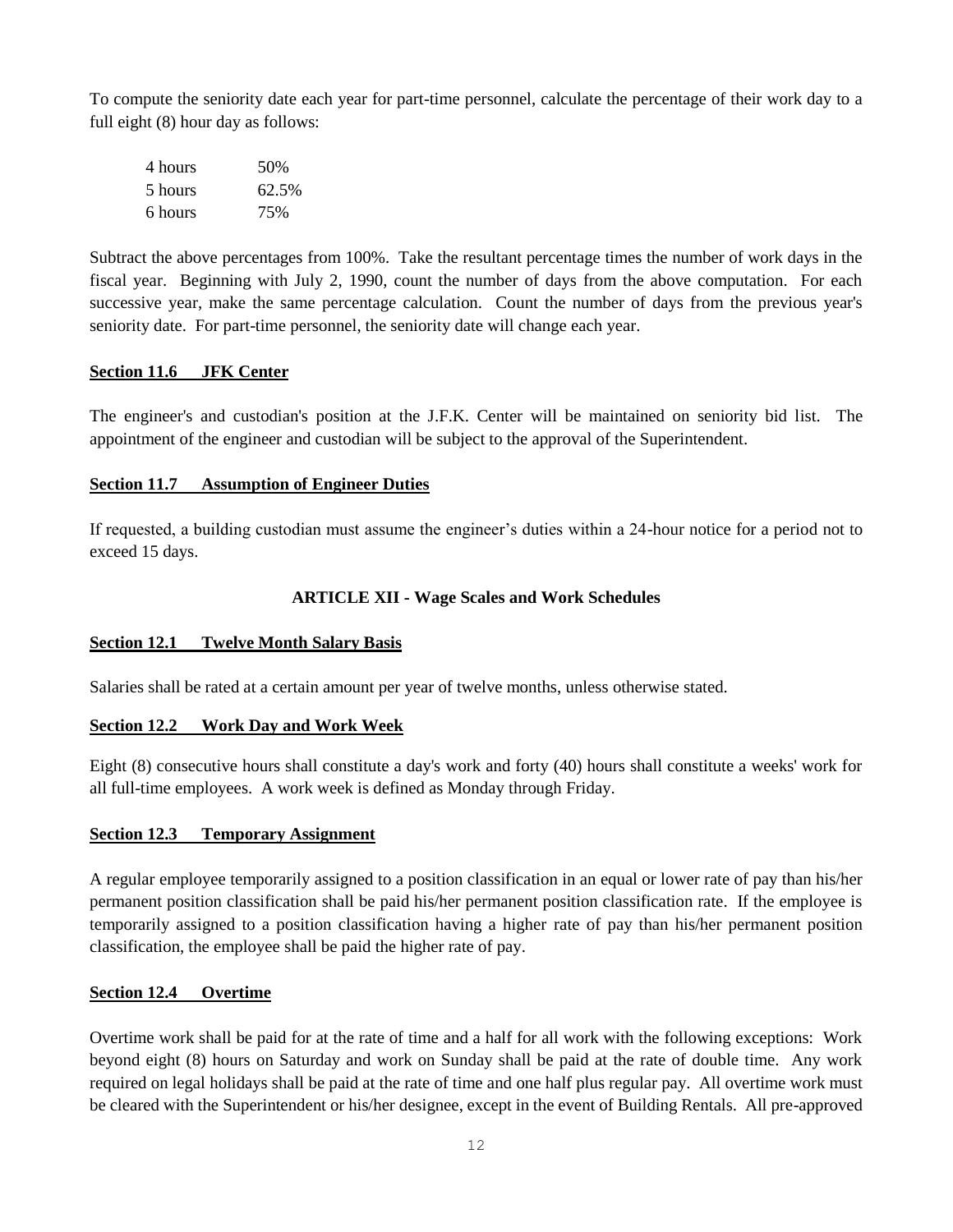overtime must be recorded and submitted for supervisor signature no later than one (1) business day after having worked the overtime.

# <span id="page-16-0"></span>**Section 12.5 Assignment of Overtime**

Overtime work shall be divided among regular employees within a building as equally as possible according to the requirement of the overtime work. There shall be no discrimination against any employee who declines to work overtime. No employee shall be assigned overtime work on more than one permit and no employee shall work more than eight (8) consecutive hours unless specifically authorized by the Superintendent or his/her designee. In the event no employee in the building wants the overtime, a list of qualified persons in the system desiring this work shall be used in rotation. Any employee who is required to work in an emergency shall not have his/her normal hours reduced to compensate for that time worked. Employees desiring overtime must submit their names in writing to the Superintendent or his/her designee.

# <span id="page-16-1"></span>**Section 12.6 Call Back**

Employees called back to work after completing their regular work shall be guaranteed a minimum of two (2) hours pay for each call back at the applicable overtime rate.

# <span id="page-16-2"></span>**Section 12.7 Building Check List**

Buildings shall be checked by the building engineer between the hours of 12:00 noon to 6:00 p.m. on Saturday and/or 6:00 a.m. to 12:00 noon on Sunday and holidays, at the discretion of the Superintendent or his/her designee to insure that none of the following have occurred.

- 1. Window and door glass breakage.
- 2. Unlocked windows or doors
- 3. Vandalism:
	- a. Exterior
	- b. Interior (not detected by security system.)
- 4. Roof Leaks
- 5. Broken/leaking water lines
- 6. Broken/leaking steam lines
- 7. Sewer back-ups or pluggage
- 8. Excessive temperature hot or cold
- 9. Air compressor failure
- 10. Lights or ventilating fans left on
- 11. Leaking natural gas
- 12. Mechanical malfunctions (not monitored)
	- a. Univents
	- b. Sump pumps
	- c. Vacuum return pumps
	- d. Circulating pumps
- 13. Urinal water running continually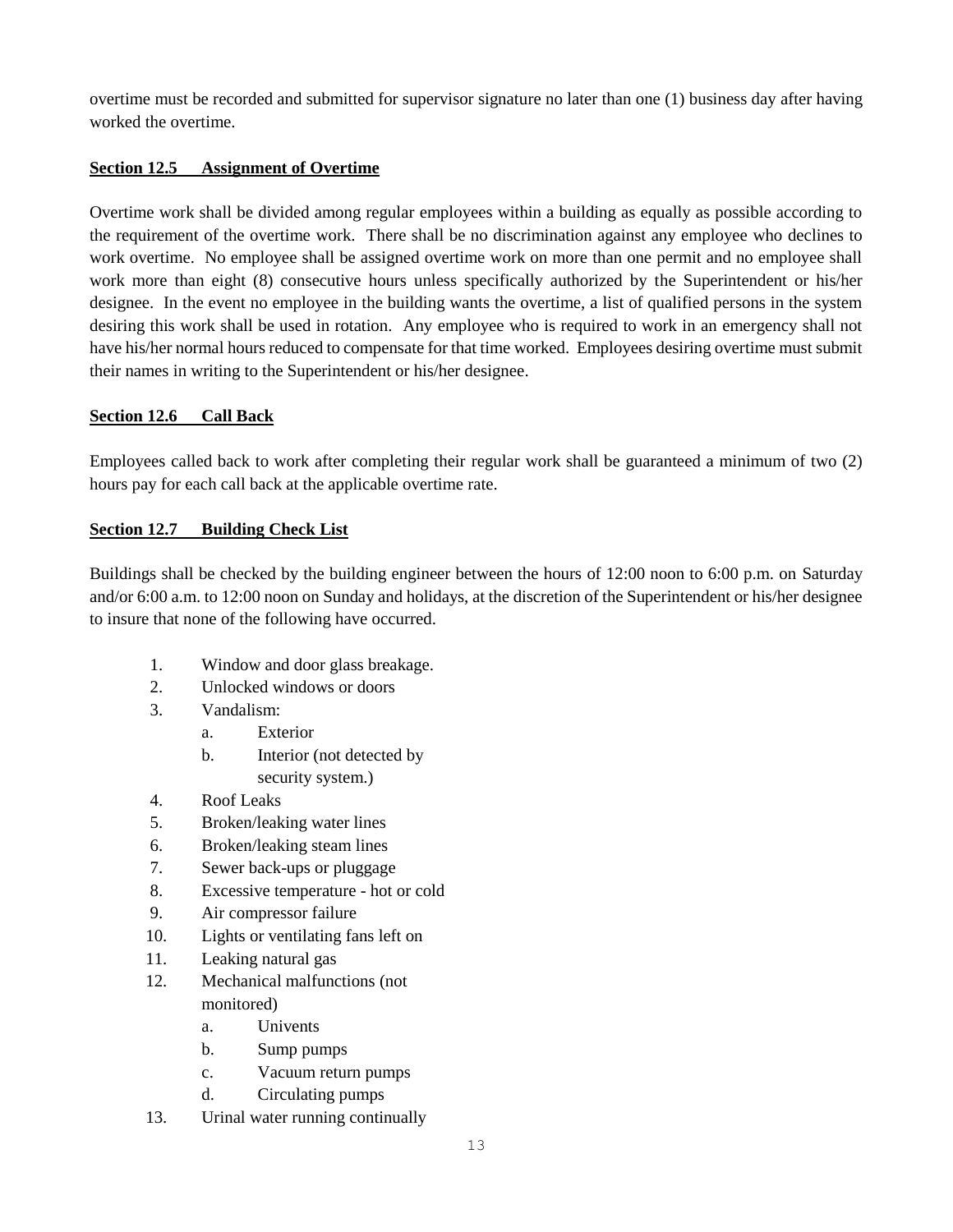- 14. Sill cocks open
- 15. Skylights broken
- 16. Window air conditioners running
- 17. Freezer malfunctions
- 18. Running drinking fountains
- 19. Power failures necessary re-sets
- 20. Broken fan belts or drive belts
- 21. Unusual occurrences

Corrective actions shall be taken if any of the above occur and the Superintendent or his/her designee informed.

In lieu of the overtime and premium pay provisions set forth in this Article, building engineers shall be paid \$20 per building check and this shall be the sole and exclusive compensation for checking their buildings; provided, however, if corrective work is performed, overtime slips shall be submitted for the actual time involved in making the correction and such overtime shall be compensated at the applicable overtime rate.

## <span id="page-17-0"></span>**Section 12.8 Time Recording Device**

All Union Employees will utilize a time recording device to document their daily arrivals and departures from work. When a time recording device is not available, the Union Employee(s) will write the beginning and ending times on the daily attendance log and have it verified by their immediate supervisor.

No District Employee shall activate a time recording device, or write the beginning or ending time on the daily attendance log for another employee. Anyone found activating a time recording device for another employee, or writing the beginning or ending times on the daily attendance log for another employee will be subject to immediate dismissal.

## **ARTICLE XIII - Holidays**

## <span id="page-17-2"></span><span id="page-17-1"></span>**Section 13.1 Holidays**

Employees shall be paid for all the following holidays during the work week which shall include the following sixteen (16) holidays: Friday following Thanksgiving Day, the day before Christmas, day before New Year's Day, Good Friday, Columbus Day, New Year's Day, Lincoln's Birthday, Memorial Day, Independence Day, Labor Day, Veteran's Day, Thanksgiving Day, Christmas Day, Martin Luther King's Birthday, Presidents' Day, Casimir Pulaski Day, and the Monday after Easter.

Should any of these holidays fall on Sunday, Monday will be considered the holiday, unless school is in session; if the holiday should fall on Saturday, it will be observed on the preceding Friday, unless school is in session.

In the event school is in session on the recognized legal holiday or its celebration day, a day off with pay shall be scheduled on the first available day that school is not in session following that holiday, with the exception of Martin Luther King's Birthday, Lincoln's Birthday, Presidents' Day, and Casimir Pulaski Day.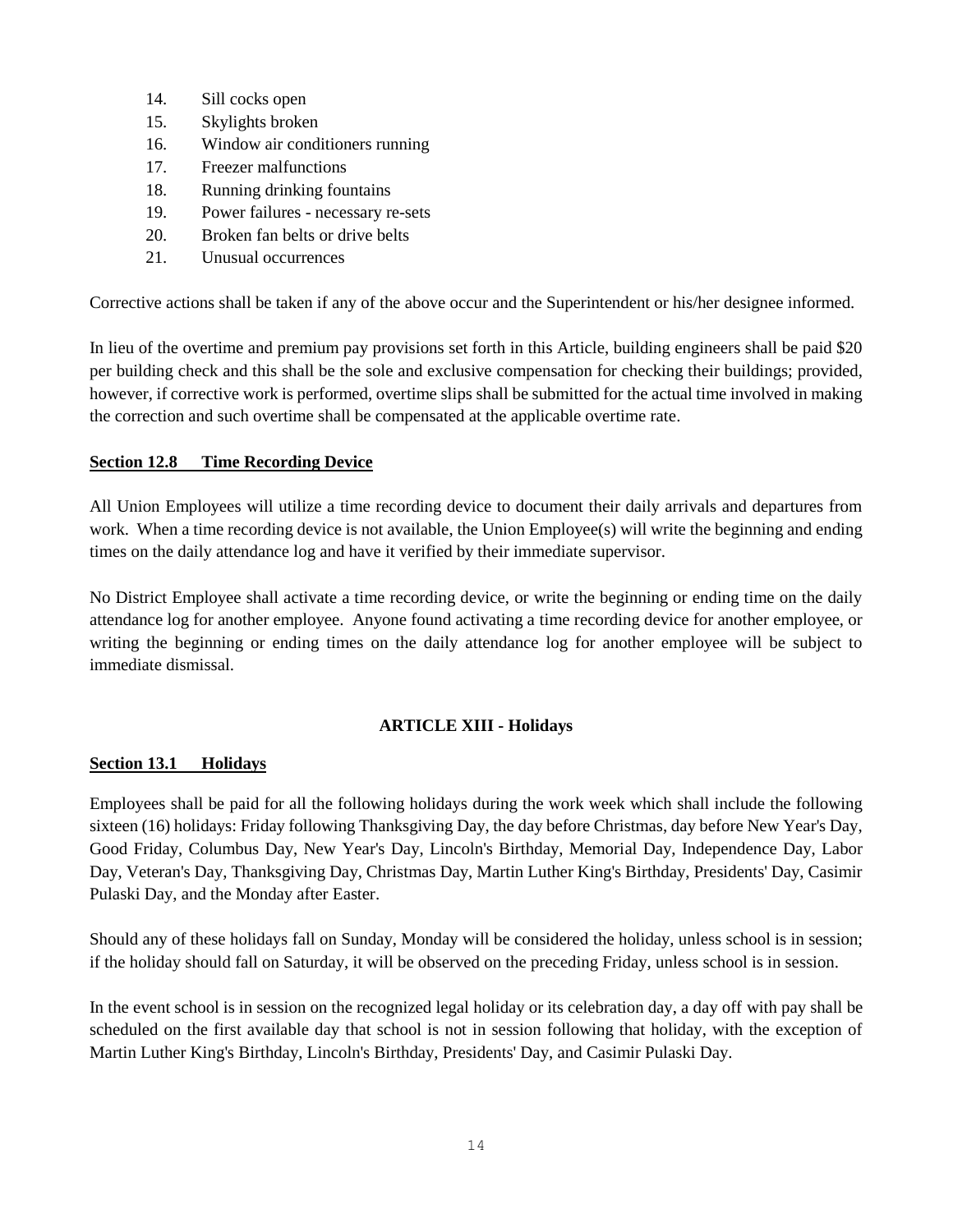# **ARTICLE XIV - Affecting All Employees**

# <span id="page-18-1"></span><span id="page-18-0"></span>**Section 14.1 General; Probation Period**

All new bargaining unit employees shall serve a probationary period of five (5) months of which four (4) months must be during the regular school session. Said employee shall not have the services of the Grievance Committee for this period. Upon successfully completing the probationary period, the employee shall become a permanent employee.

# <span id="page-18-2"></span>**Section 14.2 Summer Hours**

During the summer months when schools are not in session and all employees are engaged in cleaning and repairing buildings and grounds, the work week shall consist of five (5) eight (8) hour days, normally Monday through Friday, 7:00 a.m. to 3:30 p.m. Under certain conditions some employees may be scheduled at other times than specified in this Agreement.

# <span id="page-18-3"></span>**Section 14.3 Child Care Leave**

Childcare leave shall be defined as an unpaid leave granted for maternity, paternity, foster, or adoptive parenthood. It is understood that foster parenthood will apply to cases involving children under the age of ten (10) years.

An employee covered by this Agreement shall be permitted a leave of absence without compensation, without loss of seniority, or position on the salary schedule under the following conditions:

1. If a child care leave is desired, the employee shall arrange for a meeting with his/her supervisor at least ninety (90) calendar days prior to the anticipated leave. The purpose of this meeting shall be to work out the period of such leave subject to the provisions of this section.

In the case of foster or adoptive parenthood, notification of anticipation of a leave shall be given to his/her supervisor at the time the employee has been notified of eligibility. Such notification of anticipated leave shall be placed on file with the Personnel Office for a period of one year and renewable each succeeding year.

- 2. Notification of an employee's intent to return shall be given to the Superintendent or his/her designee, at least sixty (60) calendar days prior to the date his/her leave expires.
- 3. Childcare leave shall not exceed six months.
- 4. Unless the position has been eliminated, upon returning from child care leave, an employee shall be returned to their prior position. In the event that the position is eliminated, the employee will be placed in a position similar to the position he/she held at the time the leave commenced, or other position for which he/she is qualified.
- 5. All insurances may be kept in effect by the employee making premium payments to the district during the leave period.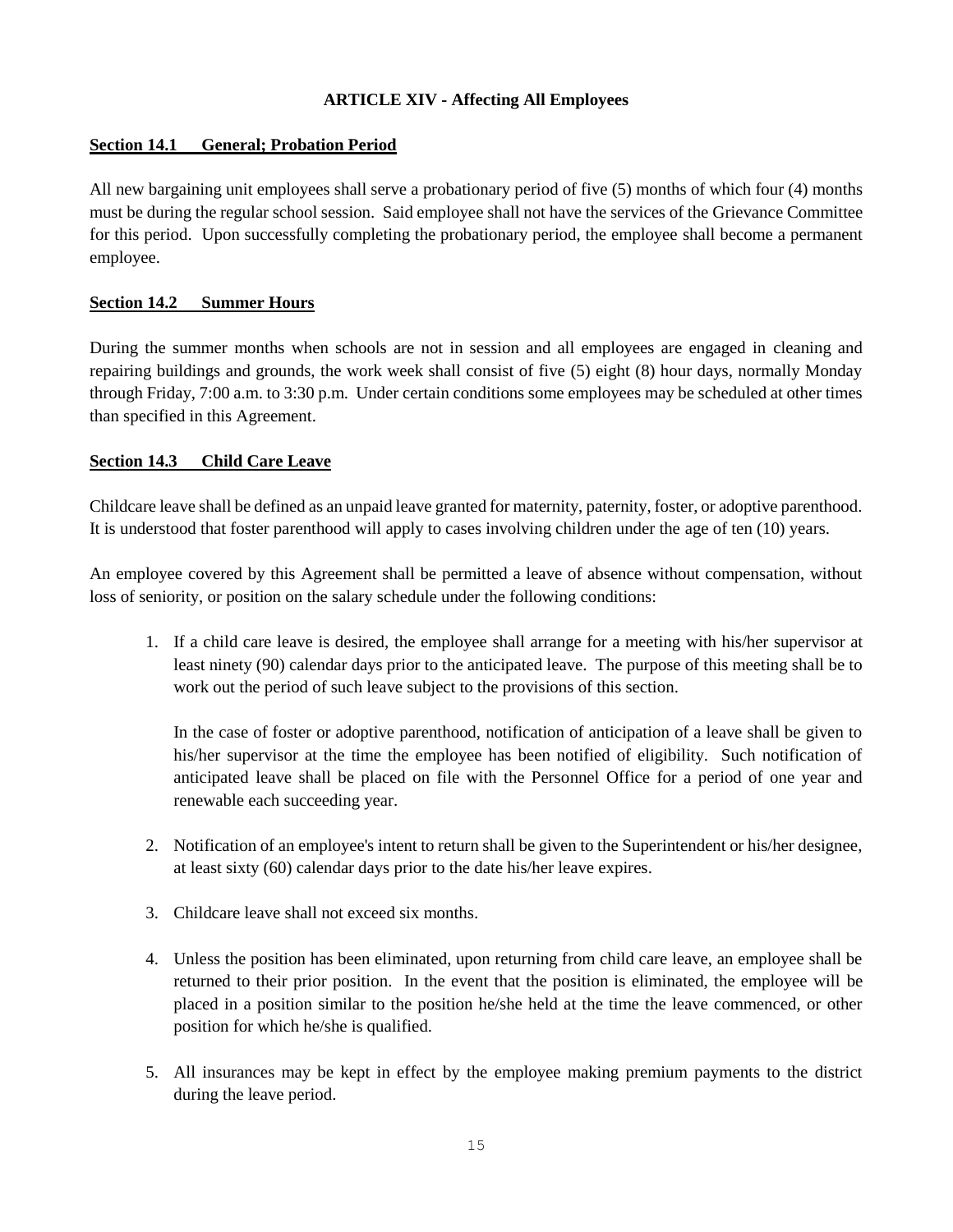6. A failure to return to work upon the expiration of childcare leave shall be cause for the termination of employment.

# <span id="page-19-0"></span>**Section 14.4 Injury Compensation**

Compensation for injury received while in line of duty shall be paid according to the provisions of the Worker's Compensation Act.

# <span id="page-19-1"></span>**Section 14.5 On the Job Accident Report**

It is mandatory that an accident report be filed on the District form with the Personnel Office as soon as practicable after an accident has occurred on the job with the employee represented by the Agreement. The injury should also be reported to his/her assigned school and the Superintendent or his/her designee. If an accident occurs on a weekend, the employee must contact the Superintendent or his/her designee as soon as practicable.

## <span id="page-19-2"></span>**Section 14.6 Safety and Health**

Both parties to this Agreement hold themselves responsible for mutual cooperation for enforcement of safety rules and regulations. Should an employee complain that his/her work required him/her to be in unsafe or unhealthy situations, in violation of acceptable safety rules, the matter shall be referred to the Superintendent or his/her designee for investigation and review.

# <span id="page-19-3"></span>**Section 14.7 Uniforms**

So long as the employer requires employees to wear uniforms, the employer shall provide each employee with seven shirts, seven pairs of pants and seven District logo t-shirts. When the Districts next solicits bids or proposals for shirts it will endeavor to secure gender specific styles.The employee shall be responsible for the care and cleaning of the uniforms and shall wear the uniform as prescribed by the employer. The employer shall repair or replace any shirt or pair of pants that is:

- 1. Damaged in the course of the employee's duties beyond repair through causes other than negligence of the employee; or
- 2. Worn and in need of replacement because of ordinary wear and tear in the course of the employee's duties.

In the event that uniform clothing is otherwise damaged, the employee shall be responsible for the replacement of the uniform article. Employees will be responsible for the return of uniforms issued by the employer, in good condition, less normal depreciation and/or destruction in the course of employment.

# **ARTICLE XV - General Conduct**

## <span id="page-19-5"></span><span id="page-19-4"></span>**Section 15.1 Conduct**

As an employee of the Joliet Public Schools, District #86, he/she shall conduct himself/herself, both on and off the job, in a manner so as to bring credibility to the District.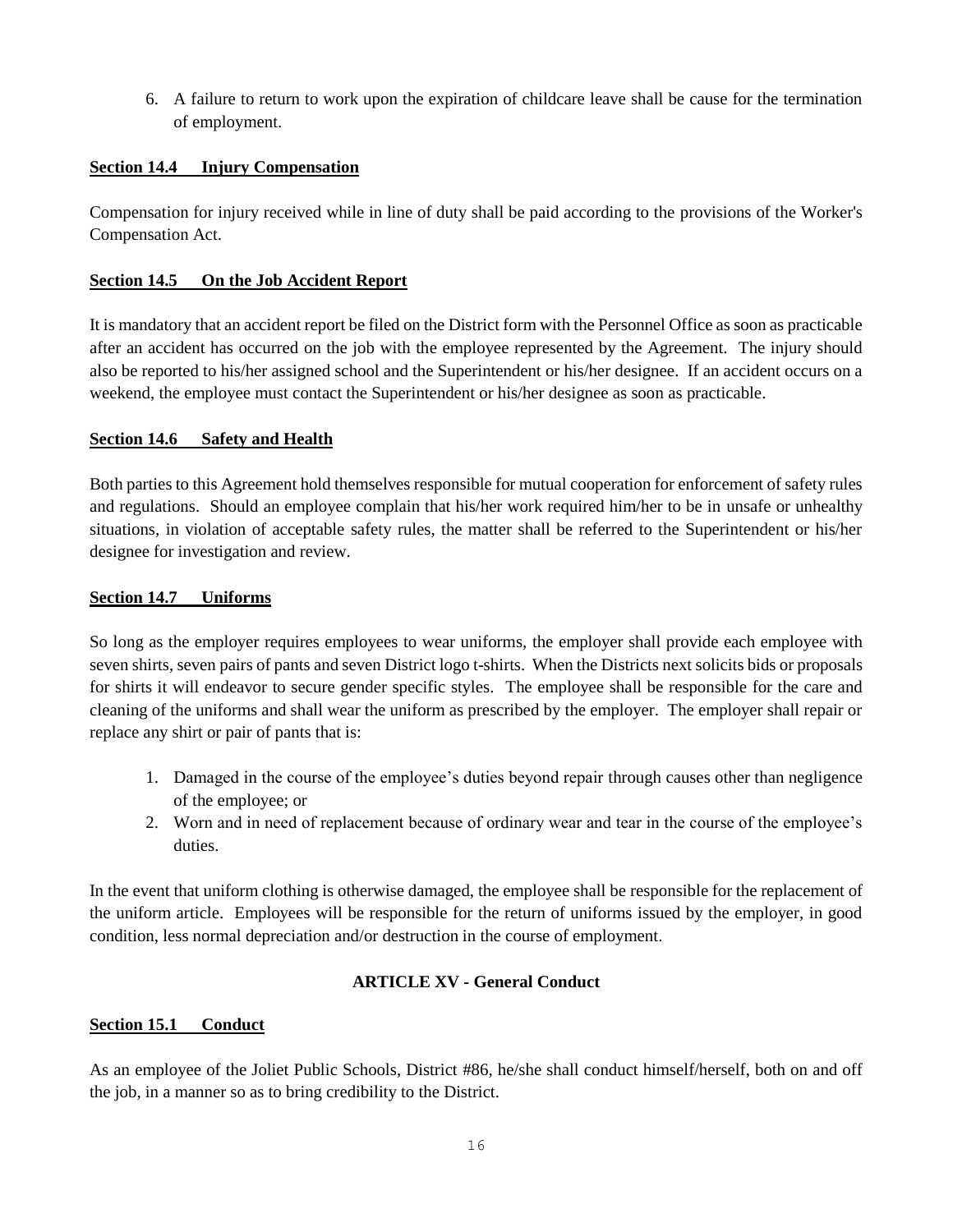# <span id="page-20-0"></span>**Section 15.2 Discipline**

Discipline measures shall include only the following:

Oral reprimand Written reprimand Suspension without pay (notice given in writing) Discharge

Disciplinary action may be imposed upon an employee for failing to fulfill his/her responsibilities.

The Administration shall make every effort to resolve these matters informally when appropriate. Except for cases of serious offenses, these disciplinary measures shall be viewed as corrective, not punitive.

# <span id="page-20-1"></span>**Section 15.3 Suspension or Discharge**

Employees involved in violation of work rules governing the conduct and acts of employees will be subject to disciplinary action. The discipline could involve suspension or discharge. The Employer shall not discharge any employee without just cause. The employee and the President of the Union will be notified in writing that the employee has been suspended and is subject to discharge.

Any employee found to be unjustly suspended or discharged shall be reinstated with full compensation for all lost time and with full restoration of all other rights and conditions of employment.

#### <span id="page-20-2"></span>**Section 15.4 Union Representation**

An employee has a right to union representation (two union representatives) at an investigatory interview that the employee reasonably believes may result in disciplinary action to that employee.

## <span id="page-20-3"></span>**Section 15.5 Pre-disciplinary Meeting**

There shall be a pre-disciplinary meeting prior to a suspension and/or a discharge. The employer shall notify the Union and the employee of the pre-disciplinary meeting and the reason for the same. During the predisciplinary meeting the employee and/or a union representative shall be given a reasonable opportunity to rebut or clarify the reasons for the proposed discipline.

# **ARTICLE XVI – Monetary**

## <span id="page-20-5"></span><span id="page-20-4"></span>**Section 16.1 Annual Salary Schedule**

## **A. Schedule A - Annual Schedules for Employees Hired After July 1, 2018**

## **1. Annual Salary Schedules – Schedule A**

Annual Salary Schedules for 2019-2022 for Engineers, Custodians, Maintenance Persons, Truck Drivers and Grounds Persons newly hired on or after July 1, 2018, are attached as Schedule A of Exhibit 1. Engineers, Custodians, Maintenance Persons, Truck Drivers and Grounds Persons newly hired on or after July 1, 2018, shall be compensated pursuant to said Schedule A.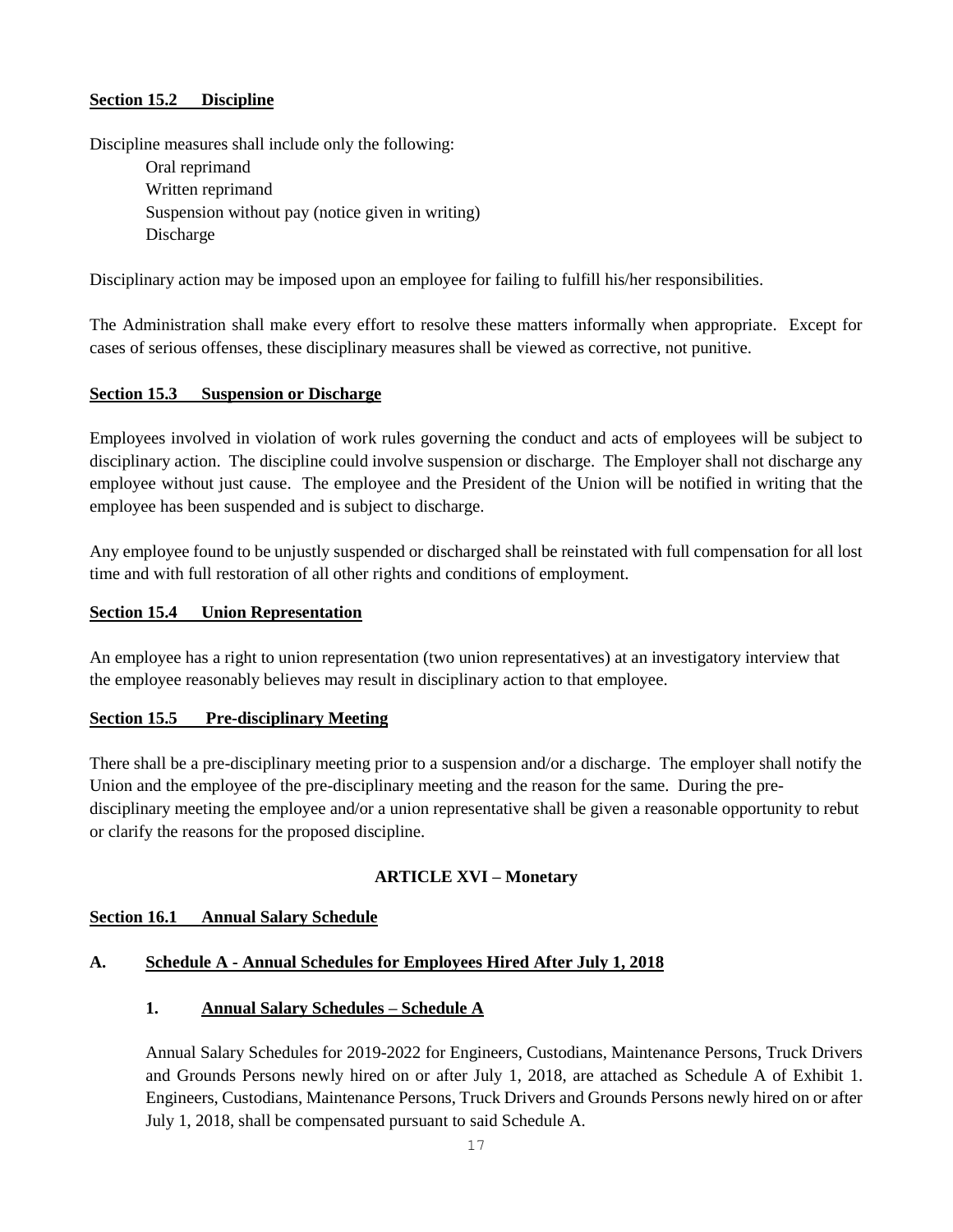A separate Transition Schedule document identifying the step placement for each current bargaining unit employee moving to Schedule A on the Salary Schedule for the 2019-2020 fiscal year shall be prepared and agreed to by the parties.

# **2. Step Movement**

Employees shall advance step, if available, at the beginning of each the fiscal year (July 1), but not during a contract hiatus period. Newly hired employees shall only advance step at the beginning of a fiscal year occurring during the first year of their employment, but not during a contract hiatus period, if they were first employed on before the prior January 1.

# **3. Position Changes – For Employees on Schedule A**

a. From Custodian to Truck Driver/ Grounds: Move to a step on the Truck Driver/Grounds schedule that is at least 5% higher than current rate but no higher than the last step on the schedule.

b. From Custodian or Truck Driver/Grounds to Engineer: Move to a step on the Engineer schedule that is at least 5% higher than current rate, but no higher than the last step on the schedule.

- c. Engineer B to Engineer A: Stay on the same step but move to the Engineer A schedule.
- d. When moving to a lower pay schedule, remain on the same step but move to the lower schedule.
- e. New employees may be hired in at a step as determined by the Employer.

# **B. Schedule B - Annual Schedules for Employees Hired Prior to July 1, 2018**

# **1. Annual Salary Schedules – Schedule B**

Annual Salary Schedules for 2019-2022 for Engineers, Custodians, Maintenance Persons, Truck Drivers and Grounds Persons newly hired prior to July 1, 2018, are attached as Schedule B of Exhibit 1. Engineers, Custodians, Maintenance Persons, Truck Drivers and Grounds Persons hired prior to July 1, 2018, shall be compensated pursuant to said Schedule B.

# **2. Position Changes-For employees on Schedule B**

Employees, who are on Schedule B, shall remain on Schedule B for position changes.

The wages shall be retroactive to July 1, 2019 for all employees employed as of the approval of the successor agreement by both parties and for all employees who have retired on or after July 1, 2019.

# <span id="page-21-0"></span>**Section 16.2 Differentials**

Differentials to be paid to all employees.

1. 15 $\varphi$  per hour for working in two (2) buildings.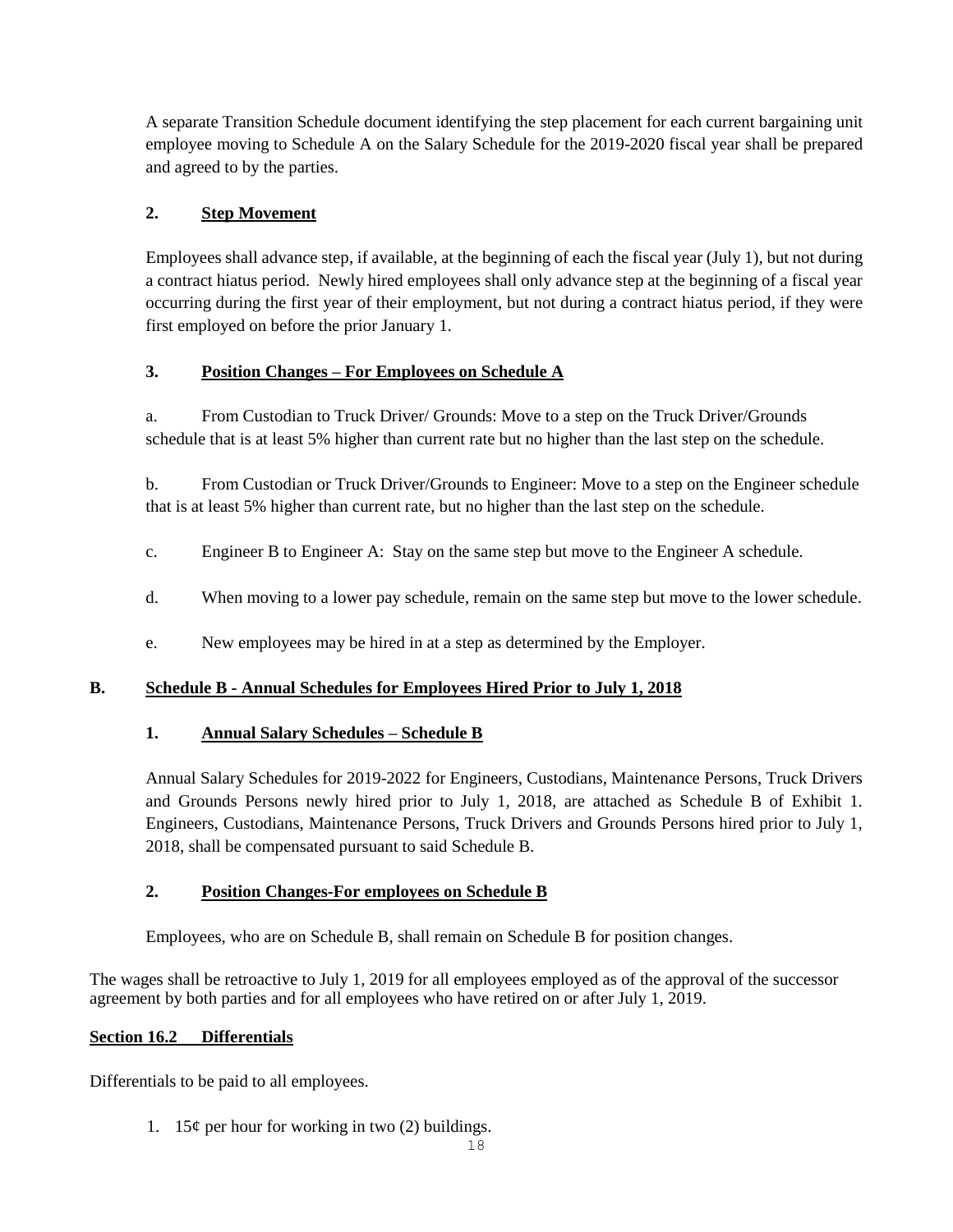- 2. 19¢ per hour for beginning a shift between 10:30 a.m. and 3:00 p.m.
- 3. 33¢ per hour for working regular shift of 2 o'clock p.m. to 10:30 p.m. Effective July 1, 1973, new custodians employed as night custodians and receiving a differential shall not be paid said differential during summer months when performing services during the day hours. Employees hired prior to July 1, 1973 will receive their regular differential during summer months. Differentials do not include part-time employees.

# <span id="page-22-0"></span>**Section 16.3 Health Recognition**

Engineers, custodians and other persons covered under this contract who retire from School District #86 and immediately take I.M.R.F. pension, the Board of School Inspectors will reimburse an accumulation of unused sick leave days up to a total of one hundred thirty-five (135) at the rate of \$12.00 per day provided the employee and all those covered under the contract notifies the Superintendent (or designee) in writing thirty (30) days prior to retirement date. Only that portion of sick leave days not used for retirement purposes will be used to calculate the total amount.

In the event of death of the individual covered under this Agreement and all other provisions of this section being met, the Board shall reimburse the estate of the deceased the benefits accrued under this section.

Eligibility for such payment will require a minimum of eight (8) years continuous service immediately preceding retirement or death and a minimum age requirement of sixty (60) years.

The following will disqualify an employee from eligibility for health recognition payment:

- 1. Any person who is dismissed by the Board of School Inspectors.
- 2. Any person who leaves the District contrary to the terms of the employment contract.
- 3. Any person who has previously received this benefit from District #86.

## <span id="page-22-1"></span>**Section 16.4 Direct Deposit**

Beginning with the new contract year, and every year thereafter, all newly hired bargaining members may participate in the district's payroll check deposit program.

## **ARTICLE XVII – Insurance**

<span id="page-22-2"></span>Employees are, as of January 1, 1994, covered under the District 86 self-insured Preferred Provider Organization (PPO) health insurance program that is administered by Blue Cross/Blue Shield. The PPO includes physicians and hospitals.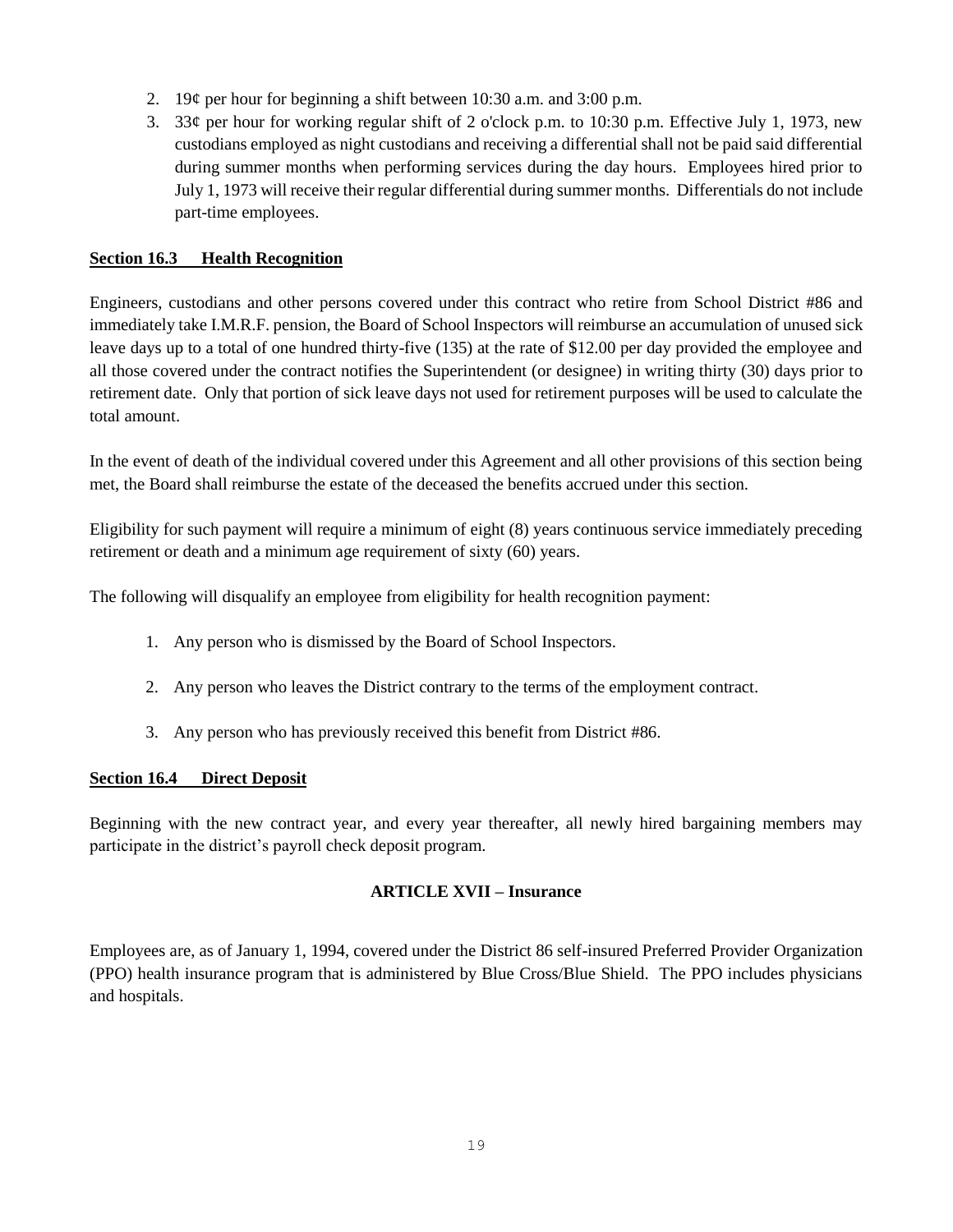# **A. Hospitalization and Surgical Allowance.**

|                                           | <b>PPO</b> | Non-PPO   |  |  |  |  |  |
|-------------------------------------------|------------|-----------|--|--|--|--|--|
|                                           | Coverage   | Coverage  |  |  |  |  |  |
| Hospitalization                           | 90%        | 60%       |  |  |  |  |  |
| Surgical                                  | $90\% *$   | $60\%$ ** |  |  |  |  |  |
| * based on schedule of Maximum Allowances |            |           |  |  |  |  |  |
| ** based on usual and customary charges   |            |           |  |  |  |  |  |

**B. Diagnostic Benefits.** PPO Non-PPO Coverage Coverage 100% 60% after deductible is satisfied

There is no cap on diagnostic benefits. Mammograms and pap smear applies to both single and family coverage.

Mammogram coverage shall follow the American Cancer Society guidelines; unless more frequent mammograms are deemed medically necessary by a doctor.

# **C. Major Medical.**

|            | <b>PPO</b>   | Non-PPO                       |
|------------|--------------|-------------------------------|
|            | Coverage     | Coverage                      |
| Deductible |              |                               |
| Individual | \$300        | \$750                         |
| Family*    | \$900        | \$2,250                       |
|            |              | (*Maximum of three individual |
|            | deductibles) |                               |
|            |              |                               |

- **D. Dependent Coverage.** From birth to age 19, or 26 as required by law.
- **E. Single Coverage.** For the length of this agreement, the Board shall pay 95% of the premium equivalent for single coverage and the employee shall pay 5% of the premium equivalent for single coverage.
- **F. Dependent (Family) Coverage.** For the length of this agreement the Board shall pay 95% of the premium equivalent for family coverage and the employee shall pay 5% of the premium equivalent for family coverage.
- **G. Term Life and AD and D.** The Board will provide \$20,000 term life and \$20,000 AD and D for the length of this Agreement.
- **H. Dental Insurance.** The Board shall provide dental benefits for bargaining unit members as follows: \$25 deductible, 100% preventative, 100% routine, 50% major restorative. The type and kind of dental benefits and coverage shall be subject to mutual agreement between the parties.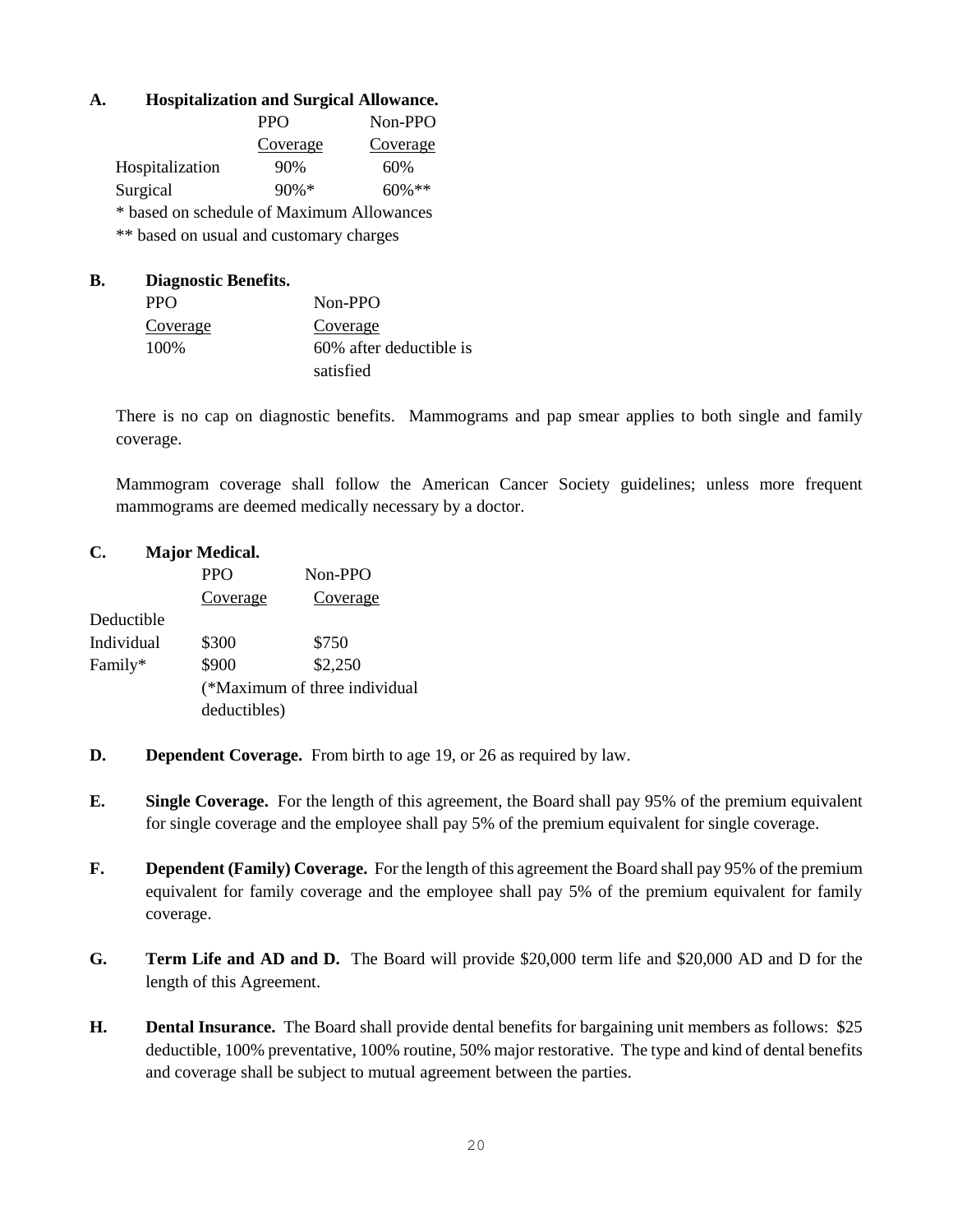Commencing on June 1, 2018, a bargaining unit member may elect to have family dental coverage under the Board's plan by paying a premium equivalent that is equal to the family coverage premium equivalent, minus the employee single premium equivalent.

**I.** The Board reserves the right to choose its own insurance carrier, or to continue the District self-insurance program, as long as employee benefits are not less than those currently provided under the present policy.

**J. Prescription Drug Card.**   $$5.00$  – generic \$30.00– brand preferred \$50.00– brand non-preferred (note: if physician or employee selects the brand, the brand preferred or non-preferred amounts will apply)

Prescription Drugs: Prescription drug benefit paid at 100% after co-payment at participating pharmacy. Drugs purchased at a non-participating pharmacy are paid at 75% after co-payment.

Mail Order Prescription Maintenance Drugs: Employee pays two prescription card co-payment amounts for a 90-day supply. Drugs must be purchased through the approved pharmacy.

- **K. Vision Insurance.** The Board shall provide vision benefits for bargaining unit members as follows: One eye exam every twelve (12) months covered at 100% less a \$10.00 co-pay in-network, and out of network exams will be covered up to \$25.00. Lens replacement every twelve (12) months covered at 100% less a \$20.00 co-pay in-network, and out-of-network services are covered according to the following schedule: single vision up to \$30.00, bifocal lenses up to \$35.00, trifocal lenses up to \$45.00, and lenticular lenses up to \$60.00. One pair of frames every twenty-four (24) months covered at 100% when selected from plan approved frame style. The cost for frames selected outside of the plan's approved styles will be the difference between a non-approved frame and the plan allowance. Frames selected from an out-ofnetwork service provider will be paid up to \$45.00. Contact lenses when selected in lieu of a complete set of prescription glasses that are medically necessary are covered at 100% less a \$20.00 materials copay in-network, and out-of-network are covered up to \$210. Contact lenses that are elective are covered up to \$125 both in and out-of-network.
- **L. Out of Pocket Limitation.** Under the PPO coverage, there is a maximum of Out of Pocket expenses of \$1,500.00 per person. Under the non-PPO coverage, there is a maximum Out of Pocket expense of \$4,500.00 per person. Both types of coverage have a limit of three limits per family. The out of pocket expenses do not include the payment of deductibles.
- **M. No Lifetime Maximum.** There is no lifetime maximum per person for all covered expenses.
- **N. Emergency Room Co-Pay.** There is a separate \$150.00 emergency room co-pay for each Emergency room visit under both PPO and non- PPO coverage except if employee is admitted to the hospital*.*
- **O. Insurance for Retirement.** Upon retirement from the District, an employee, including dependents, covered under the group hospitalization plan, may elect to remain in the group hospitalization program of District 86, in accordance with state law. The cost of said premium will be borne by the employee.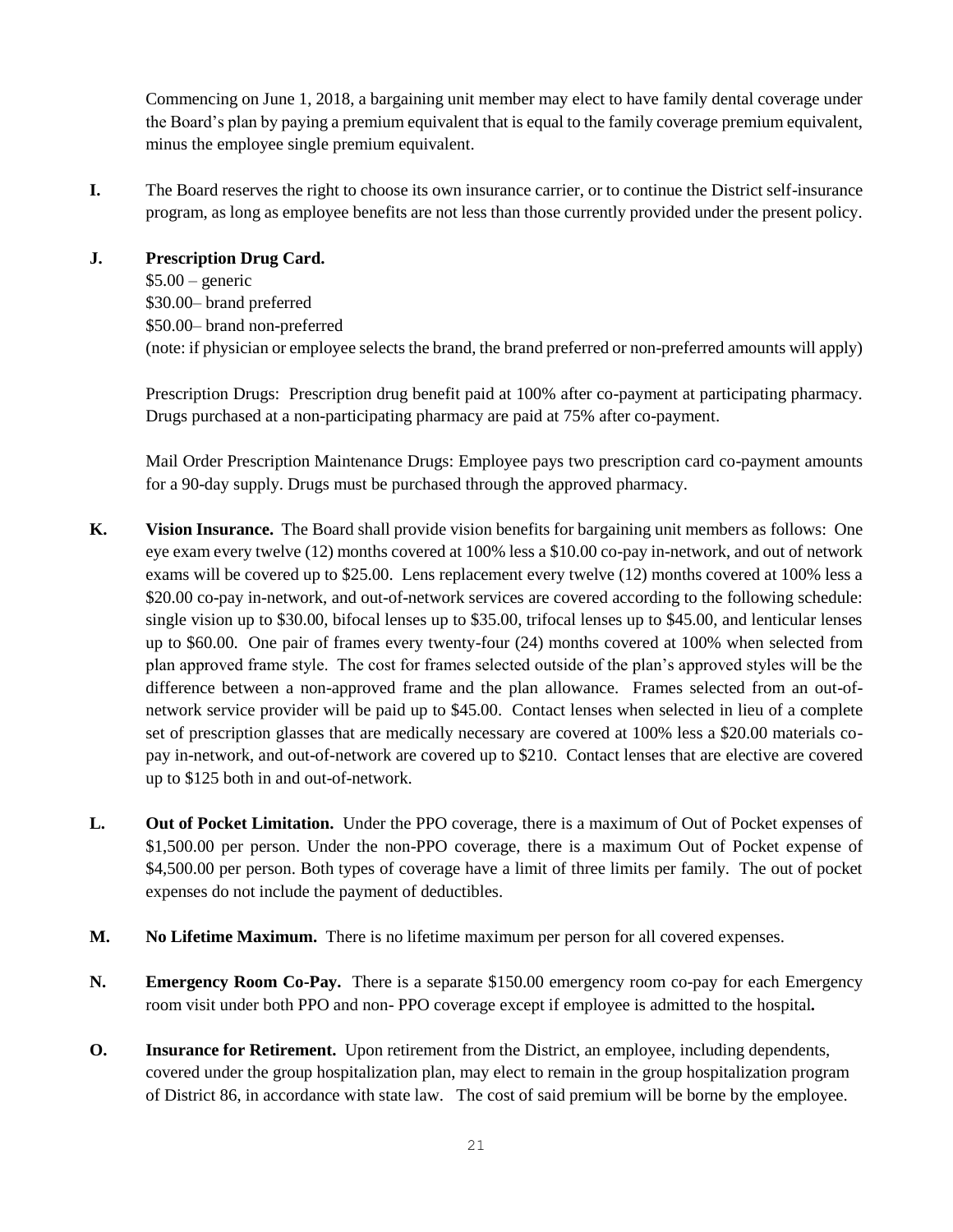Each year every employee will receive a copy of the BC/BS PPO Directory of hospitals. Copies of the Directory of physicians will be available in each school district building.

# **ARTICLE XVIII - Contract and Negotiations**

# <span id="page-25-1"></span><span id="page-25-0"></span>**Section 18.1 Schedule for Negotiations**

Negotiations will start no later than April 15th of final year of contract period. Written notice by the Union shall be submitted at least thirty (30) days prior to the negotiation day of April 15th.

This Agreement shall remain in full force and be effective during the period of negotiations and until notice of termination of this Agreement is provided to the other party in the manner set forth in the following paragraph:

In the event that either party desires to terminate this Agreement written notice must be given to the other party not less than ten (10) days prior to the desired termination date which shall not be before the anniversary date set forth in Section 2.

# <span id="page-25-2"></span>**Section 18.2 Effective Date**

This Agreement shall be effective beginning July 1 of the contract period. The contract period is defined as a period commencing July 1, 2019 and ending June 30, 2022. In the event negotiations continue beyond the June 30 date, agreements by both parties shall be retroactive to July 1 date unless otherwise mutually agreed.

## <span id="page-25-3"></span>**Section 18.3 Entire Agreement**

This Agreement, upon ratification, constitutes the complete and entire agreement between the parties, and concludes collective bargaining for its term.

The parties acknowledge that, during the negotiations which resulted in this Agreement, each had the unlimited right and opportunity to make demands and proposals with respect to any subject or matter not removed by law from the area of collective bargaining, and that the understandings and agreements arrived at by the parties after the exercise of that right and opportunity are set forth in this Agreement. Therefore, the Board and the Union, for the duration of this Agreement, each voluntarily agrees that the other shall not be obligated to bargain collectively with respect to any subject or matter referred to, or covered in this Agreement, even though such subjects or matters may not have been within the knowledge of either or both of the parties at the time they negotiated or signed this Agreement.

# <span id="page-25-4"></span>**Section 18.4 Savings Clause**

If any provision of this Agreement is or shall at any time be contrary to or unauthorized by law, then such provision shall not be applicable or performed or enforced, except to the extent permitted by law. In the event that any provision of this Agreement is or shall at any time be contrary to law, all other provisions of this Agreement shall continue in effect.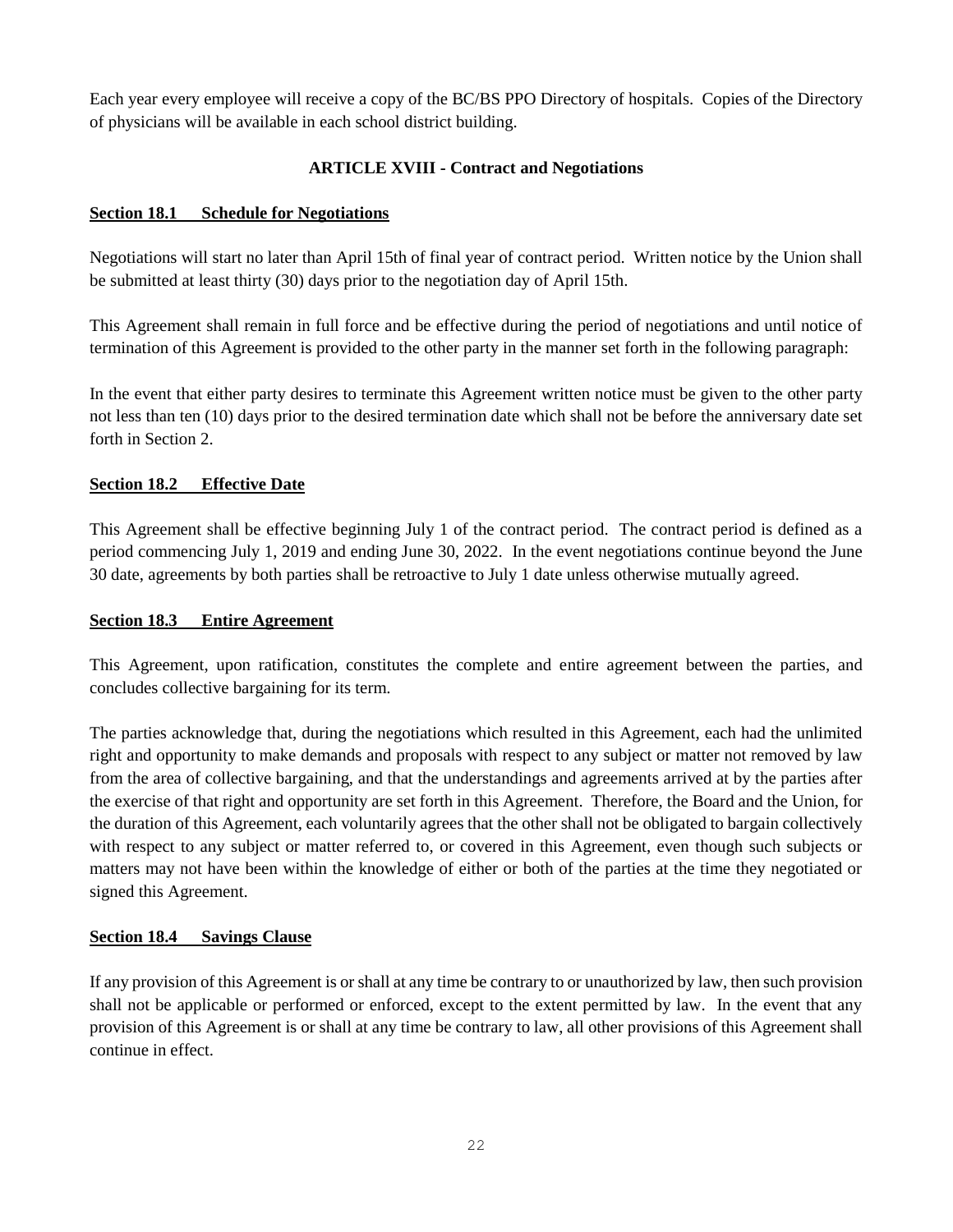IN WITNESS WHEREOF, the parties have executed this Agreement by their duly authorized representatives on this 10th day of June, 2020.

FOR THE BOARD OF SCHOOL INSPECTORS, DISTRICT NO. 86, WILL COUNTY, ILLINOIS

/s/ Tonya Roberts Tonya Roberts, President

/s/ Stephanie H.T. Phelan Stephanie H.T. Phelan, Secretary

FOR ENGINEERS, MAINTENANCE, CUSTODIANS, TRUCK DRIVERS AND GROUNDS PERSONNEL AFSCME-LOCAL 949

/s/ Ronald Catchings

Ronald Catchings, President

/s/ Rebecca Janociak /s/ Jeremy Rogers

Rebecca Janociak, Secretary **Jeremy Rogers, Executive Board Member** 

/s/ Rodney Douglas Rodney Douglas, Staff Representative AFSCME Council 31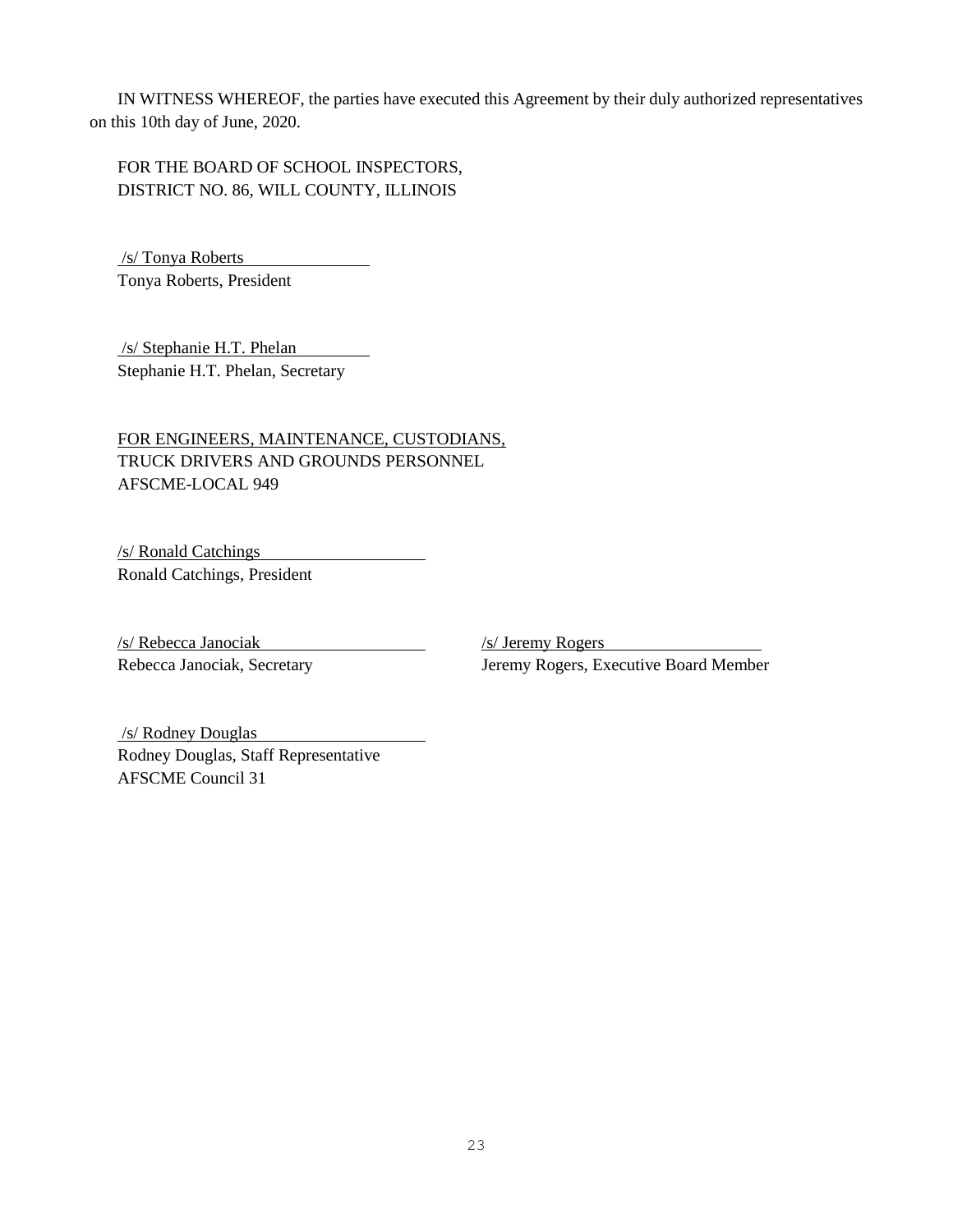# **Addendum to Agreement**

<span id="page-27-0"></span>For the length of the 2019-2022 contract with Local #949, the District will not lay off bargaining unit employees for purposes of contracting out work that can be performed by the employees in the bargaining unit. In addition, the District will make every effort to insure the security of its personnel and recognizes the integrity of the bargaining unit.

The District retains its right to contract out services. However, the District agrees to avoid contracting services, which are currently, routinely, and under normal circumstances performed by employees in this bargaining unit, whenever possible.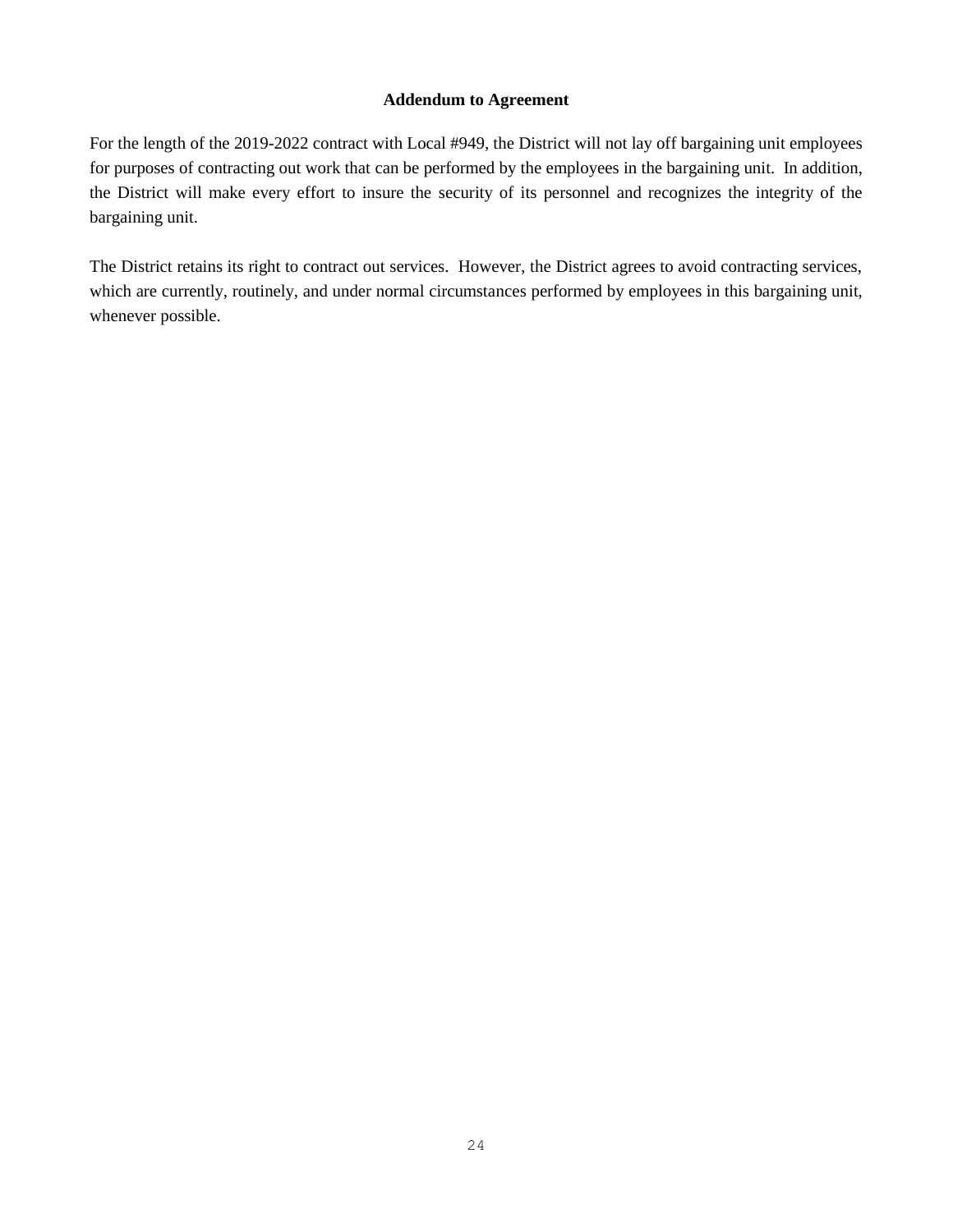#### **Attendance Policy**

<span id="page-28-0"></span>For the purposes of this contract 1) An unexcused absence will be recorded for any use of sick leave not accompanied by a Doctor's note when requested. 2) A tardy will be recorded when an employee reports to their work assignment any time after the posted start of their shift without providing notification to the employer to indicate the reason for the late arrival prior to the start to their shift. 3) A "No Call, No Show" violation will be recorded when an employee fails to notify the employer of their absence or tardiness in accordance with District call in procedures, and subsequently, does not report to work. Absences and tardiness records will be monitored on a 12 month basis beginning July 1 and ending June 30 on each year.

Excessive absenteeism, tardiness, and "No Call, No Show" incidents will result in following disciplinary actions:

# #s of Unexcused

| Absences      | Consequence             |
|---------------|-------------------------|
|               | Meeting/Oral Warning    |
| $\mathcal{D}$ | Meeting/Written Warning |
| 3>            | Meeting/Suspension      |
|               | or Discharge            |

| Meeting/Oral Warning<br>2<br>3<br>Meeting/Suspension<br>Meeting/Suspension<br>5 ><br>or Discharge | #s Tardiness | Consequence             |
|---------------------------------------------------------------------------------------------------|--------------|-------------------------|
|                                                                                                   |              |                         |
|                                                                                                   |              | Meeting/Written Warning |
|                                                                                                   |              |                         |
|                                                                                                   |              |                         |
|                                                                                                   |              |                         |

#### #s of "No Call,

| No Show"       | <u>Consequence</u>        |
|----------------|---------------------------|
|                | Meeting/Suspension 3 days |
| $2\rightarrow$ | Meeting/Suspension        |
|                | or Discharge              |

Employees who expend all earned sick leave will be placed on probation status and subject to disciplinary action including dismissal for any additional absence without pay.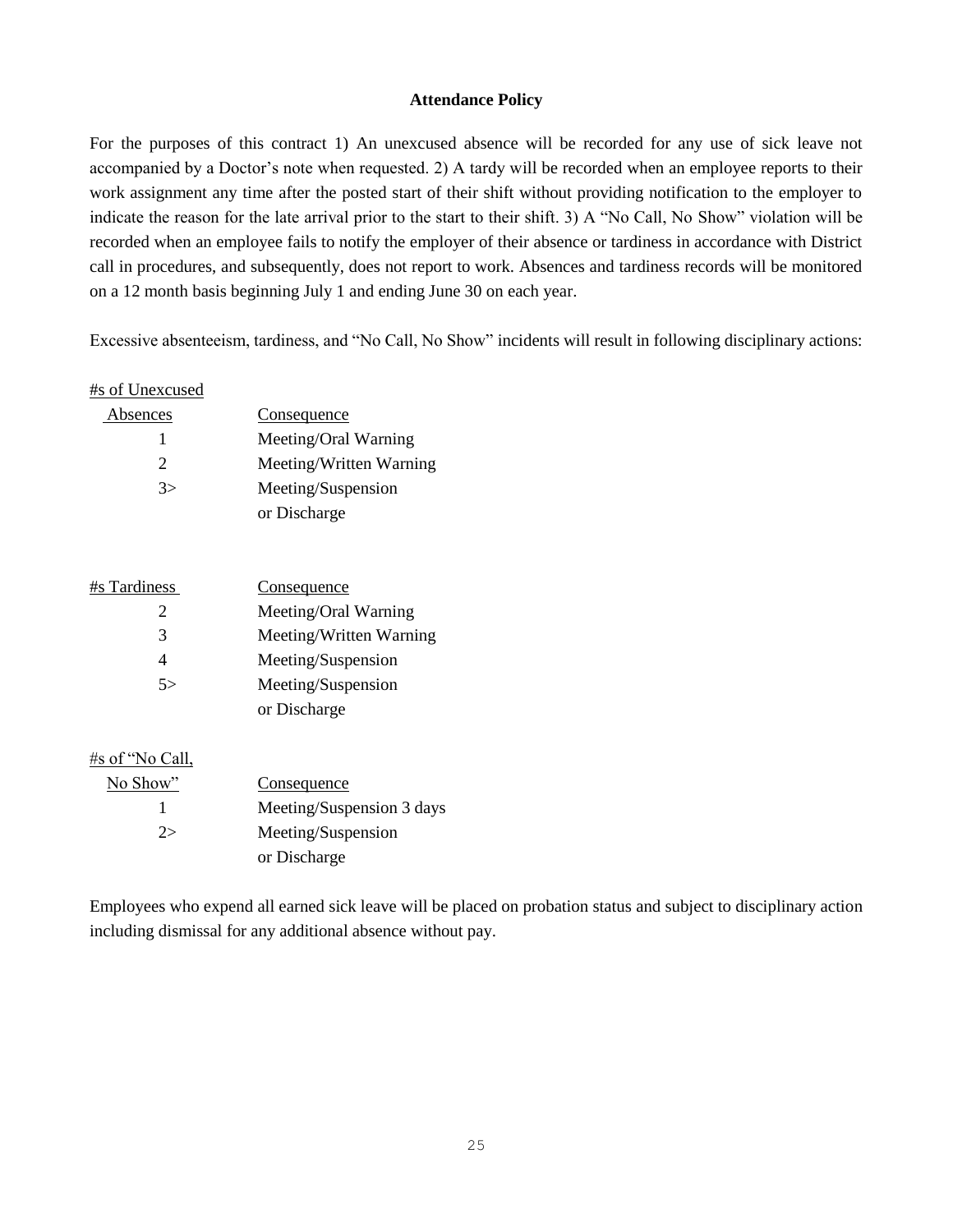# **EXHIBIT 1 - Schedule A and B**

# **BSS Wage Schedule 2019-2020**

<span id="page-29-0"></span>

| <b>Schedule</b><br>A Step | Custodian<br>Rate | <b>Truck</b><br>Driver/<br><b>Grounds</b> | Maintenance | <b>Engineer</b><br>B | <b>Engineer</b><br>A |
|---------------------------|-------------------|-------------------------------------------|-------------|----------------------|----------------------|
|                           |                   |                                           |             |                      |                      |
| 1                         | \$34,000          | \$36,500                                  | \$52,500    | \$44,000             | \$45,500             |
| $\overline{\mathbf{c}}$   | \$34,680          | \$37,230                                  | \$53,550    | \$44,880             | \$46,410             |
| 3                         | \$35,374          | \$37,975                                  | \$54,621    | \$45,778             | \$47,338             |
| 4                         | \$36,081          | \$38,734                                  | \$55,713    | \$46,693             | \$48,285             |
| 5                         | \$36,803          | \$39,509                                  | \$56,828    | \$47,627             | \$49,251             |
| 6                         | \$37,539          | \$40,299                                  | \$57,964    | \$48,580             | \$50,236             |
| 7                         | \$38,290          | \$41,105                                  | \$59,124    | \$49,551             | \$51,240             |
| 8                         | \$39,055          | \$41,927                                  | \$60,306    | \$50,542             | \$52,265             |
| 9                         | \$39,836          | \$42,766                                  | \$61,512    | \$51,553             | \$53,311             |
| 10                        | \$40,633          | \$43,621                                  | \$62,742    | \$52,584             | \$54,377             |
| 11                        | \$41,446          | \$44,493                                  | \$63,997    | \$53,636             | \$55,464             |
| 12                        | \$42,275          | \$45,383                                  | \$65,277    | \$54,708             | \$56,574             |
| 13                        | \$43,120          | \$46,291                                  | \$66,583    | \$55,803             | \$57,705             |
| 14                        | \$43,983          | \$47,217                                  | \$67,914    | \$56,919             | \$58,859             |
| 15                        | \$44,862          | \$48,161                                  | \$69,273    | \$58,057             | \$60,036             |
| 16                        | \$45,760          | \$49,124                                  | \$70,658    | \$59,218             | \$61,237             |
| 17                        | \$46,675          | \$50,107                                  | \$72,071    | \$60,403             | \$62,462             |
| 18                        | \$47,608          | \$51,109                                  | \$73,513    | \$61,611             | \$63,711             |
| 19                        | \$48,560          | \$52,131                                  | \$74,983    | \$62,843             | \$64,985             |
| 20                        | \$49,532          | \$53,174                                  | \$76,483    | \$64,100             | \$66,285             |
| 21                        | \$50,522          | \$54,237                                  | \$78,012    | \$65,382             | \$67,611             |
| 22                        | \$51,533          | \$55,322                                  | \$79,572    | \$66,689             | \$68,963             |
| 23                        | \$52,563          | \$56,428                                  | \$81,164    | \$68,023             | \$70,342             |
| 24                        | \$53,615          | \$57,557                                  | \$82,787    | \$69,384             | \$71,749             |
| 25                        | \$54,687          | \$58,708                                  | \$84,443    | \$70,771             | \$73,184             |
|                           |                   |                                           |             |                      |                      |
|                           |                   |                                           |             |                      |                      |
| <b>Schedule</b><br>B      | \$65,172          | \$69,043                                  | \$80,123    | \$73,101             | \$74,996             |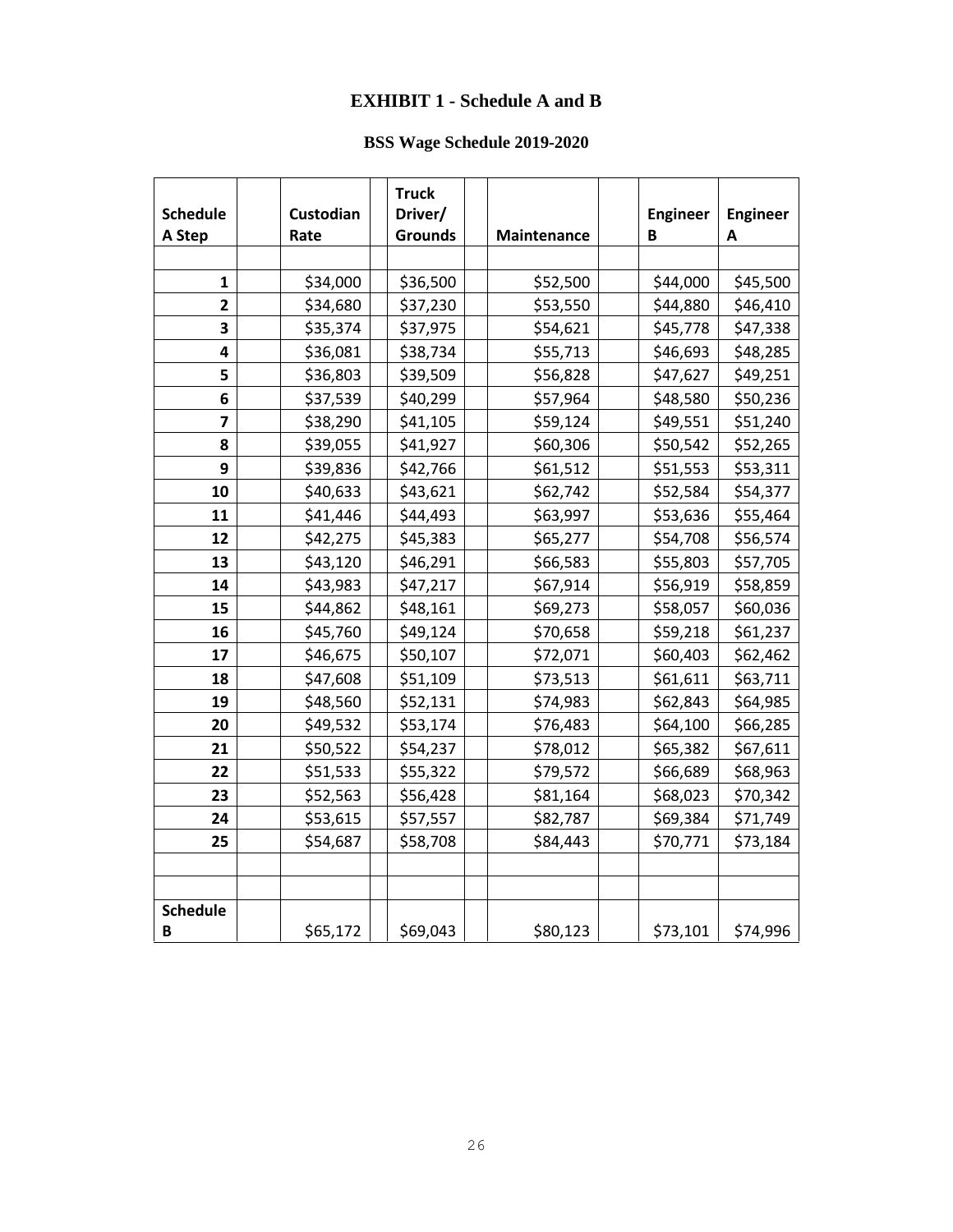| <b>Schedule</b><br>A Step | Custodian<br>Rate | <b>Truck</b><br>Driver/<br><b>Grounds</b> | Maintenance | <b>Engineer B</b> | <b>Engineer</b><br>Α |
|---------------------------|-------------------|-------------------------------------------|-------------|-------------------|----------------------|
|                           |                   |                                           |             |                   |                      |
| 1                         | \$34,510          | \$37,048                                  | \$53,288    | \$44,660          | \$46,183             |
| $\overline{2}$            | \$35,200          | \$37,788                                  | \$54,353    | \$45,553          | \$47,106             |
| 3                         | \$35,904          | \$38,544                                  | \$55,440    | \$46,464          | \$48,048             |
| 4                         | \$36,622          | \$39,315                                  | \$56,549    | \$47,394          | \$49,009             |
| 5                         | \$37,355          | \$40,101                                  | \$57,680    | \$48,341          | \$49,989             |
| 6                         | \$38,102          | \$40,903                                  | \$58,834    | \$49,308          | \$50,989             |
| $\overline{\mathbf{z}}$   | \$38,864          | \$41,722                                  | \$60,010    | \$50,294          | \$52,009             |
| 8                         | \$39,641          | \$42,556                                  | \$61,211    | \$51,300          | \$53,049             |
| 9                         | \$40,434          | \$43,407                                  | \$62,435    | \$52,326          | \$54,110             |
| 10                        | \$41,243          | \$44,275                                  | \$63,683    | \$53,373          | \$55,192             |
| 11                        | \$42,067          | \$45,161                                  | \$64,957    | \$54,440          | \$56,296             |
| 12                        | \$42,909          | \$46,064                                  | \$66,256    | \$55,529          | \$57,422             |
| 13                        | \$43,767          | \$46,985                                  | \$67,581    | \$56,640          | \$58,571             |
| 14                        | \$44,642          | \$47,925                                  | \$68,933    | \$57,772          | \$59,742             |
| 15                        | \$45,535          | \$48,883                                  | \$70,312    | \$58,928          | \$60,937             |
| 16                        | \$46,446          | \$49,861                                  | \$71,718    | \$60,106          | \$62,156             |
| 17                        | \$47,375          | \$50,858                                  | \$73,152    | \$61,309          | \$63,399             |
| 18                        | \$48,322          | \$51,875                                  | \$74,615    | \$62,535          | \$64,667             |
| 19                        | \$49,289          | \$52,913                                  | \$76,108    | \$63,785          | \$65,960             |
| 20                        | \$50,275          | \$53,971                                  | \$77,630    | \$65,061          | \$67,279             |
| 21                        | \$51,280          | \$55,051                                  | \$79,182    | \$66,362          | \$68,625             |
| 22                        | \$52,306          | \$56,152                                  | \$80,766    | \$67,690          | \$69,997             |
| 23                        | \$53,352          | \$57,275                                  | \$82,381    | \$69,043          | \$71,397             |
| 24                        | \$54,419          | \$58,420                                  | \$84,029    | \$70,424          | \$72,825             |
| 25                        | \$55,507          | \$59,589                                  | \$85,710    | \$71,833          | \$74,282             |
|                           |                   |                                           |             |                   |                      |
|                           |                   |                                           |             |                   |                      |
| <b>Schedule</b><br>В      | \$67,453          | \$71,459                                  | \$82,928    | \$75,660          | \$77,621             |

# **BSS Wage Schedule 2020-2021**